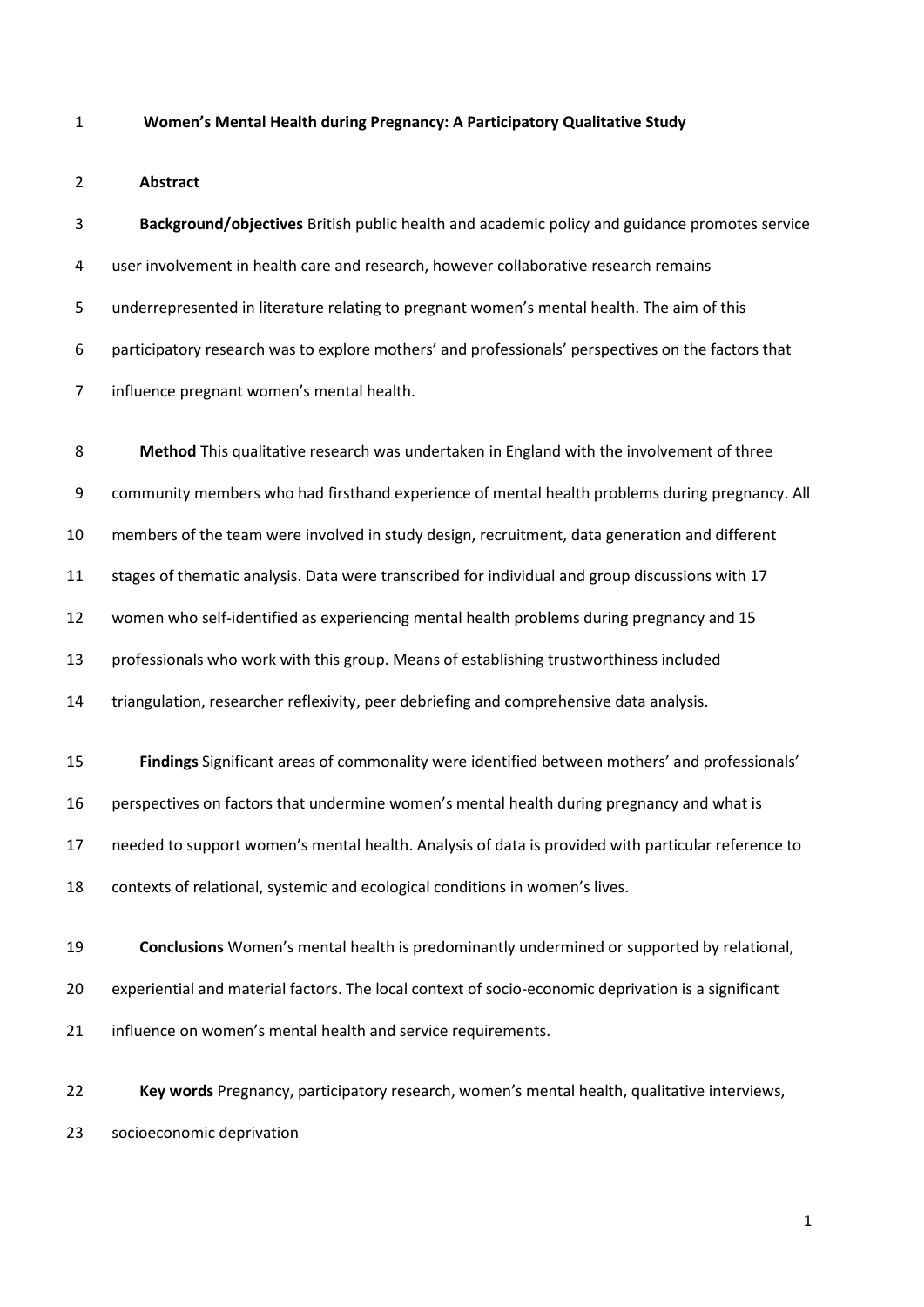### 24 **Introduction**

- 25 Department of Health (England) policy and guidance promotes service user involvement in health
- 26 care and research [1]. Although there is the expectation of patient and public involvement,
- 27 collaborative research remains broadly underrepresented in antenatal mental health literature, and
- 28 collaborative research does not feature in current National Institute for Health and Care Excellence
- 29 (NICE) guidelines in the UK on Antenatal Mental Health [2].
- 30 The aim of this participatory research was to explore women's and professionals' perspectives on
- 31 mental health during pregnancy, and particularly those factors that are viewed as undermining
- 32 mental health and well-being.

## 33 **Table 1: Statement of Significance**

| Problem or Issue      | There is limited public involvement in research about the factors that |
|-----------------------|------------------------------------------------------------------------|
|                       | contribute to women's mental health problems during pregnancy.         |
| What is Already Known | Professional and academically driven research has identified a wide    |
|                       | range of factors associated with poor mental health during pregnancy.  |
|                       | These include socio-economic adversity; lack of support; self-         |
|                       | criticism/judgement and judgement by others; experience of current     |
|                       | and historic abuse; confounded expectations; stigma and shame;         |
|                       | relationships; the role of alcohol and drugs.                          |
| What this Paper Adds  | This paper adds a detailed qualitative analysis of women's accounts of |
|                       | the factors they associated with their mental health problems. This    |
|                       | research was designed and conducted with and by women who have         |
|                       | firsthand experience of poor mental health during pregnancy.           |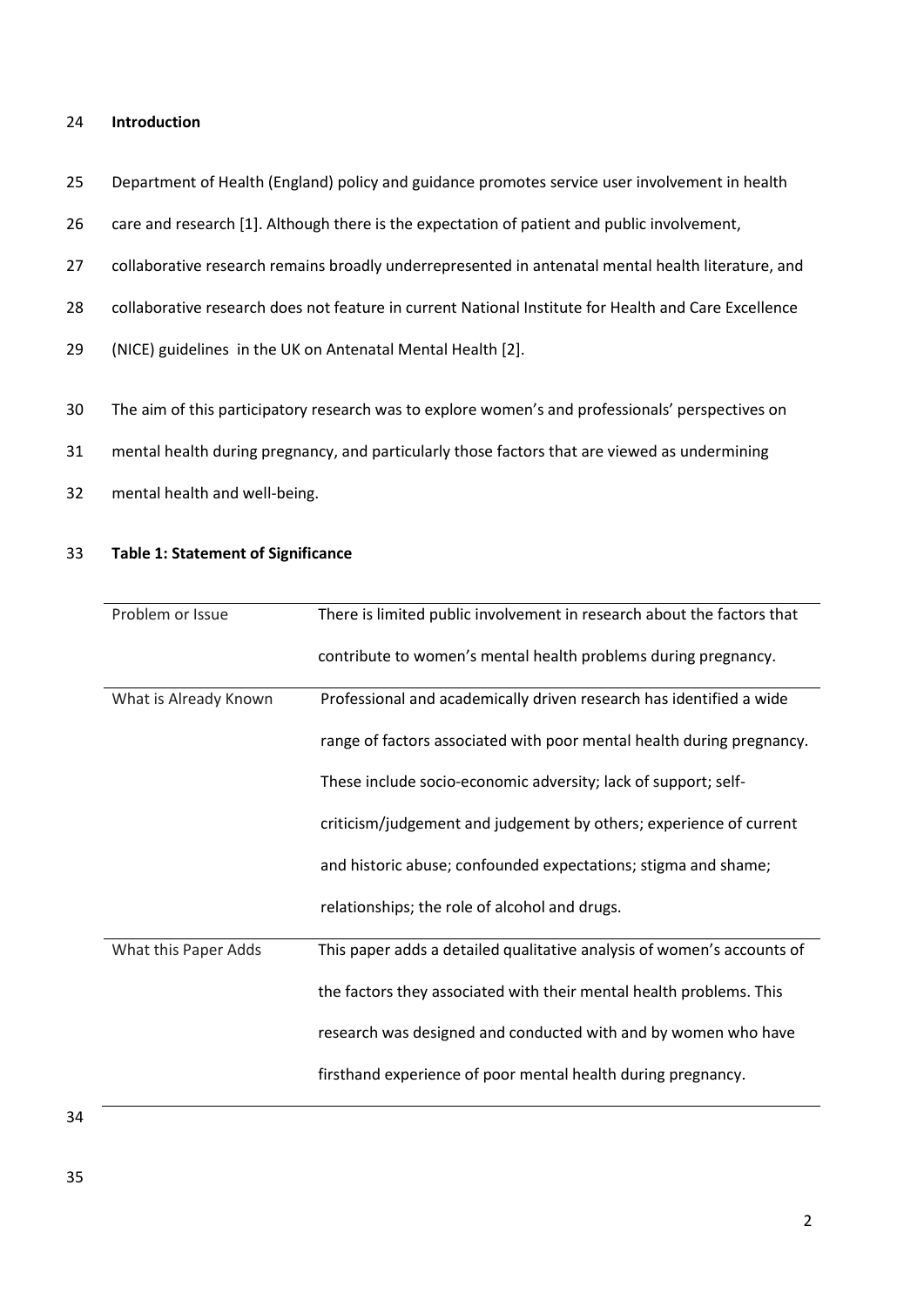#### **Background**

### Literature

 Maternal mental health during pregnancy has been widely researched and associated with negative outcomes for affected women's children. The effects of poor mental health include preterm labour, low birth weight and early neonatal complications [3-5], childhood neurodevelopmental problems and adolescent mental health and behavioural problems [6, 7].

 Beyond the potential impact on her children, a woman's mental health during pregnancy is also closely connected to her risk of ongoing mental health problems after delivery. A review of the research literature establishes the association between antenatal and postnatal depression. Particular factors associated with postnatal depression were pre-existing depression, anxiety, life stresses and low levels of social support during the pregnancy [8]. Enquiries into maternal deaths in the UK (CMACE) have illustrated the relatively rare but tragic consequences of poor maternal mental health for families with new babies. These reports show statistics of 71 maternal deaths from 'psychiatric causes' recorded from 1994 to 2008 [9].

 A review of qualitative literature exploring women's experience of mental health problems during pregnancy was undertaken at the outset of this research (currently under review). The literature search included specific common mental health conditions such as depression, anxiety and severe childbirth fear, and self identified mild to moderate emotional distress. This search also identified research that focused on conditions in women's lives that were associated with mental health problems such as intimate partner abuse [10], diagnosis as HIV positive [11], a history of sexual trauma in childhood or adulthood [12, 13] and previous perinatal loss.

Major themes identified in this literature included the causes of distress such as

**•** Socio-economic adversity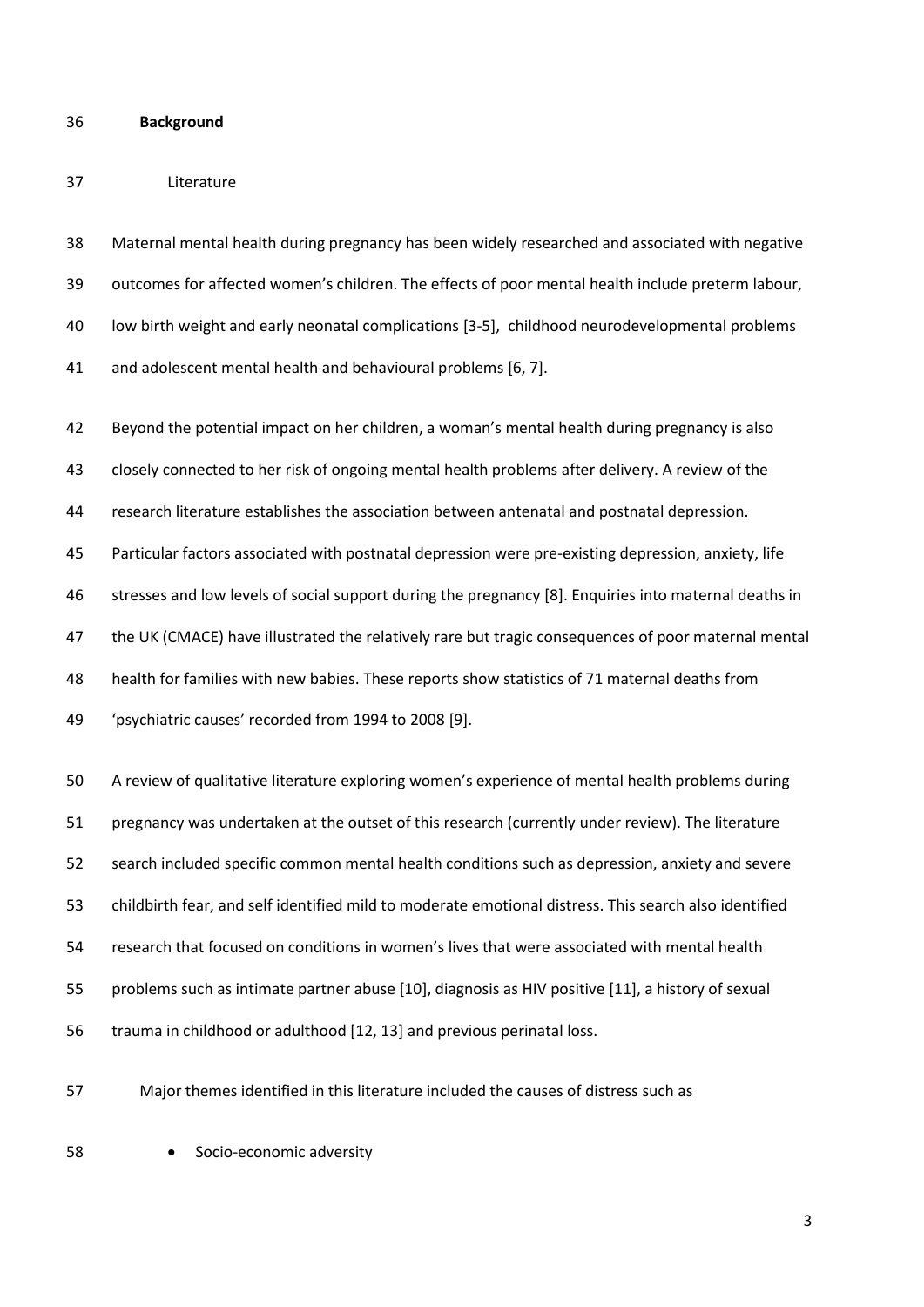| 59 | Lack of support                                                                                      |
|----|------------------------------------------------------------------------------------------------------|
| 60 | Self-criticism/judgement and judgement by others                                                     |
| 61 | Experience of abuse                                                                                  |
| 62 | Confounded expectations                                                                              |
| 63 | Stigma and shame                                                                                     |
| 64 | Relationships                                                                                        |
| 65 | The role of alcohol and drugs.                                                                       |
| 66 | Many papers described pregnancy/mental health interactions and women's strategies for managing       |
| 67 | mental health problems (both positive and negative). Further common themes examined self and         |
| 68 | identity, and hopes or anxieties about being a good mother.                                          |
| 69 | <b>Method</b>                                                                                        |
| 70 | The research was initiated by the first author (XX) as part of her PhD studies, supervised by the    |
| 71 | other two authors (YY and ZZ).                                                                       |
| 72 | Researcher subjectivity                                                                              |
| 73 | As a qualitative study, the authors recognise the importance of reflexivity and transparency         |
| 74 | regarding researcher subjectivity [14]. The first author had prior experience as an NHS clinical     |
| 75 | psychologist in the researched locality and was inspired by community psychology (15). The second    |
| 76 | author is a registered midwife with an interest in mental health and the third author has background |
| 77 | in social work, mental health and interest in women's well being and intimate partner abuse.         |
| 78 | Developing the research team                                                                         |
| 79 | The process of the research began with consultation with local professionals for discussion on the   |
| 80 | research topic and approach and to contact local mothers with experience of mental health            |
| 81 | problems who might be interested in taking part in the research After attending many local           |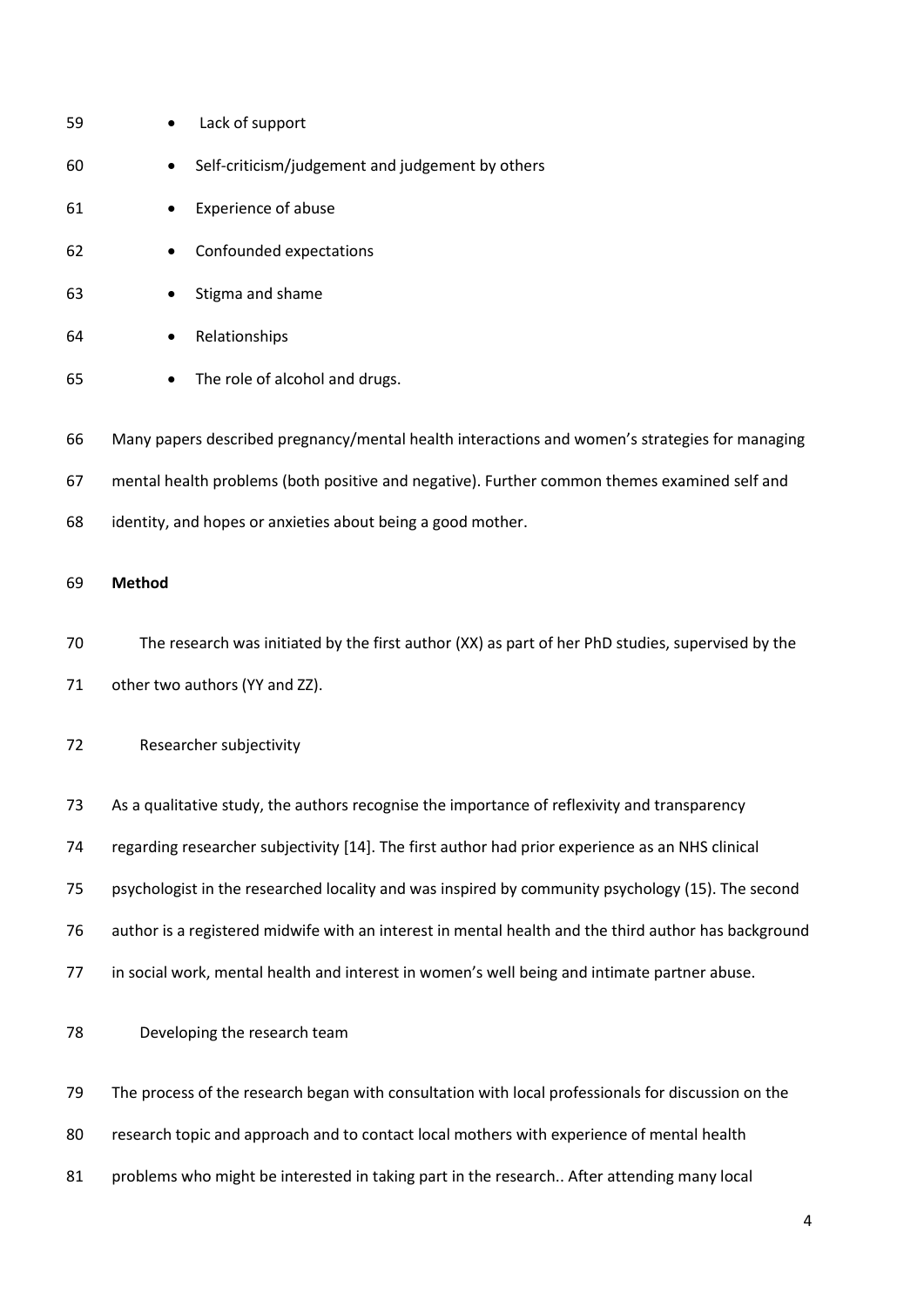82 mothers' groups and following up recommendations from professional contacts, three community members were recruited to the research team. All had first- hand experience of mental health problems during pregnancy. Two were pregnant during the early stages of the research and one had three children, one of whom was approximately one year of age at the start of the study.

86 All members of the team were involved in study design, recruitment, data generation and analysis. The non-academic members of the research team received some basic training on qualitative 88 interviewing and analysis from the first author (XX) and due to their limited experience of this approach, a relatively straightforward design of thematic analysis was recommended by the academically trained members of the team. Epistemology was discussed within the team and a realist approach was agreed for the purposes of this project. Research Questions were decided within the team to focus on 'what undermines and supports women's mental health during pregnancy, and what are their experiences of health services'. Additional questions were included for professionals about their own experience of work and training about pregnant women's mental health.

# NHS Research Ethics Process

 Ethical approval was gained from the National Health Service Research Ethics Committee (Reference number 09/H0301/69). A full account of the complex issues arising within this process for participatory research is provided elsewhere[15]. Prior to approval, the Research Ethics Committee required inclusion of assurances of confidentiality, support to be made available to participants who experienced distress during data generation, and actions to be taken as legally required in the event of concerns arising from disclosure of harm to children. Plans were in place to refer participants for support in the event of distress arising during interviews. There were no occasions on which these issues emerged during data generation.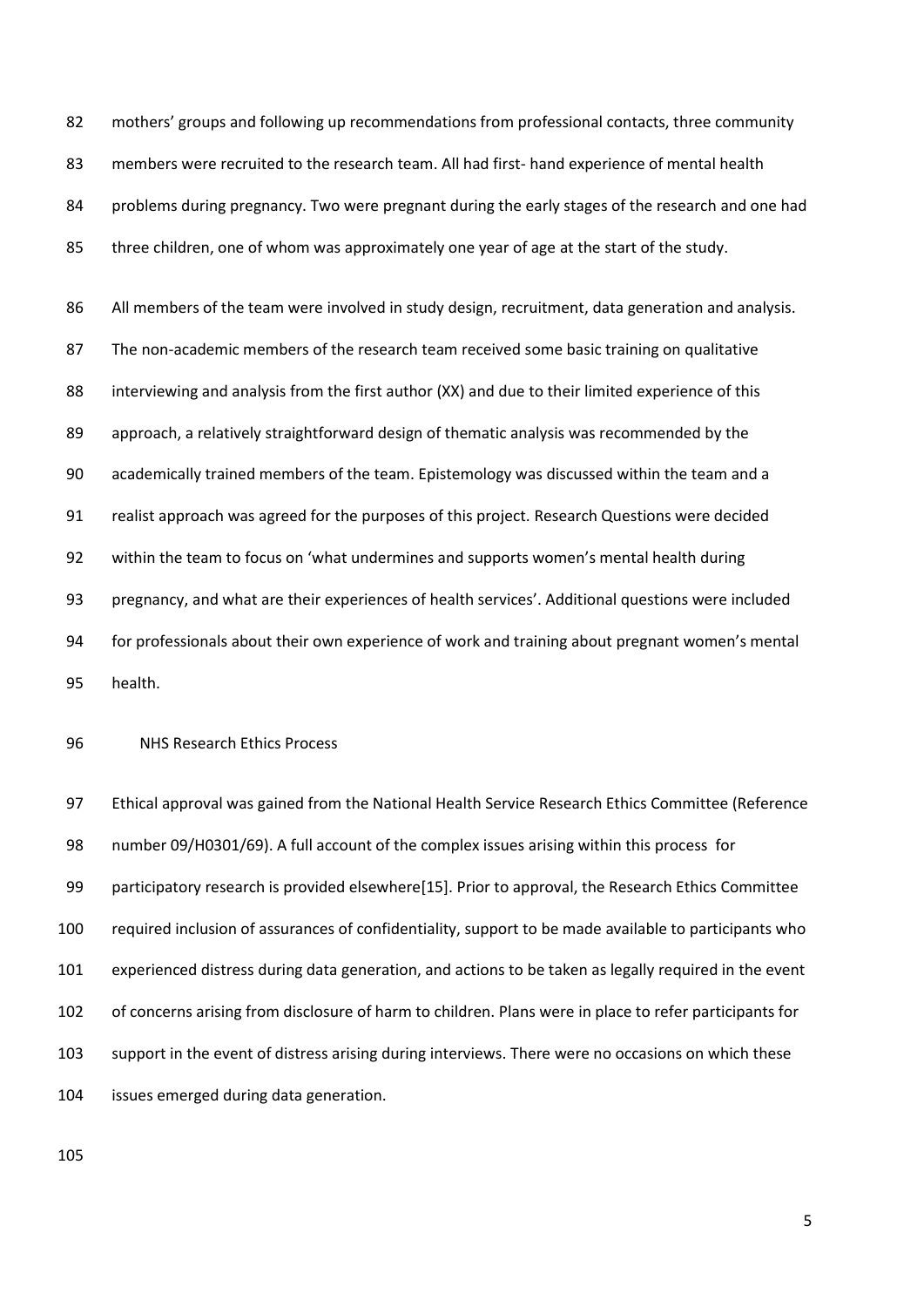Participants

 Maximum variation and theoretical sampling [16, 17] were used to guide sampling decisions as the research progressed. Decisions were informed by emerging themes from preliminary analysis of the initial data and discussion in the research team, together with developing familiarity with the community being researched and advice from relevant local professionals. The aim was to incorporate into the study design an appreciation of the issues from as diverse a range of perspectives as was feasible within the timescale of the research.

 Fifteen professionals were recruited from services working with pregnant women within statutory and independent sector agencies. Initial participants for the professional sample were sought from the research teams' existing professional networks. This stage of recruitment was followed by 'snowballing', whereby existing contacts were asked to suggest other people who had knowledge of the research issues. The approach to snowballing aimed to contact a range of professionals in different roles and different services, including the statutory mental health and maternity services 119 and voluntary sector services for pregnant women.

 Seventeen participants were recruited from the local population of antenatal and recently postnatal women. This research aimed to be inclusive and develop a comprehensive understanding of the many experiences of mental health during pregnancy. The researchers contacted both statutory and third sector services and community groups to recruit participants. These included primary care, maternity services, mental health services and community services for women with young children. Because some potential participants may not have been in contact with services, the research was presented in the local press and on local radio to make interested potential research participants aware of the study and give information about how to contact researchers. In addition to raising awareness in local media, the community co-researchers shared information with their personal networks and two participants were recruited in this way.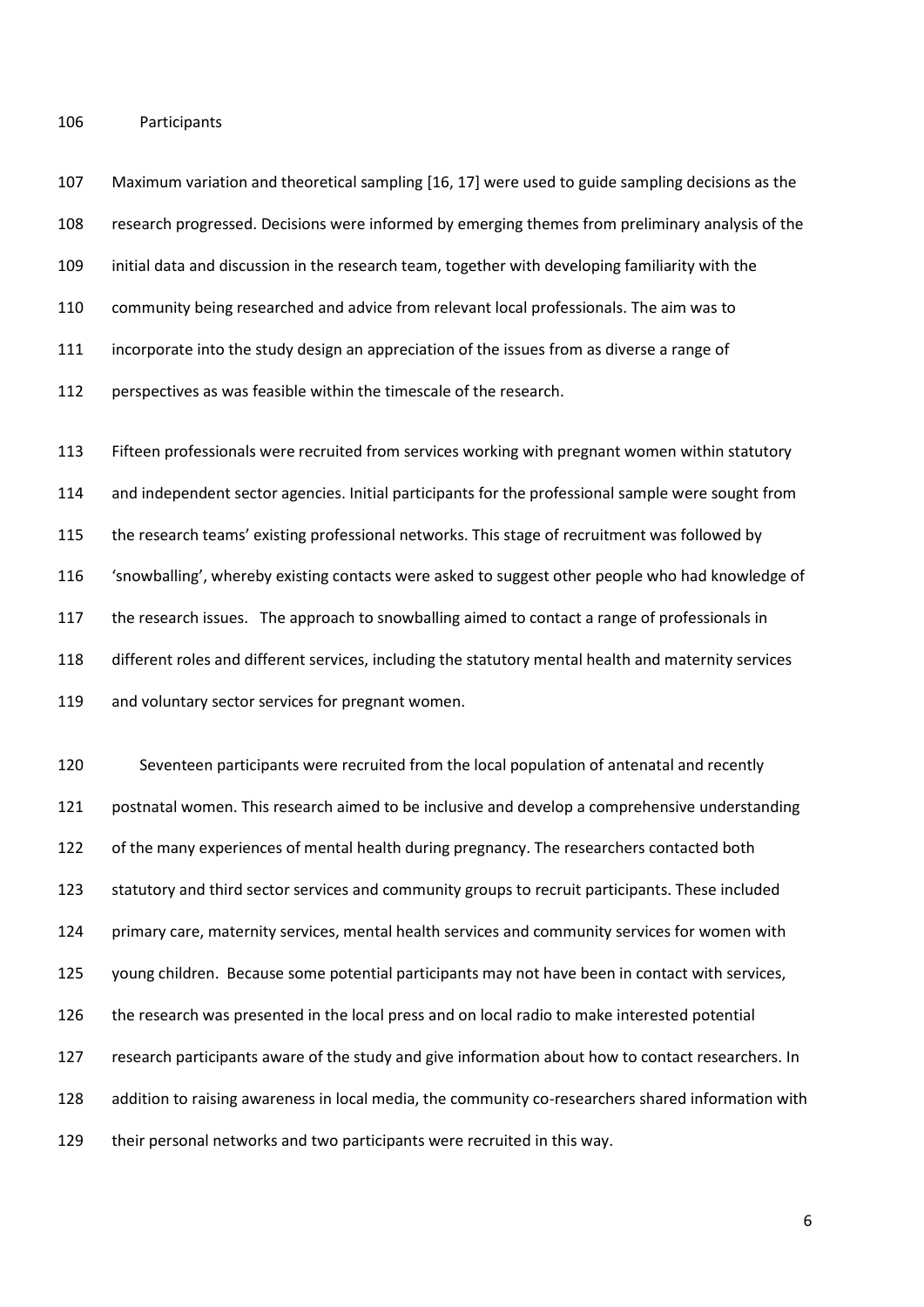All participants were provided with comprehensive Participant Information Sheets and given opportunities to ask questions and consider participation prior to deciding whether to sign a form to confirm their consent to participate in an interview and for their words to be used in written reports of the study. No incentives were offered to participants to take part in the research. Further information was given at the beginning of each individual or group interview to explain the intended focus of the interviews, give assurances of confidentiality and outline exceptional circumstances in which researchers would be legally required to disclose information, such as under the terms of safeguarding children legislation.

Data

 Data were generated in individual and group interviews during the early part of 2011. Interviews lasted between 60 and 120 minutes, depending on the participants' preferences. Two mothers 141 preferred to be interviewed with their partners as a couple. Any data from partners were not included in the primary analysis, but provided context for the mothers' data. The data from women who took part with their partner present was analysed using the same strategy of thematic analysis as other data collected in groups. The analysis of group data does not focus on the interactions within the group or couple, although it is acknowledged that the data from within these settings is 146 affected by the context. Many interviews were conducted by the first author (XX) and one of the community co-researchers, except in the cases where no co-researcher was available or the participant expressed a preference to be interviewed by only one person. At the time of all data generation the Criminal Records Bureau (now Disclosure and Barring Service) checks for co- researchers were all outstanding and therefore the first author (XX) who had an existing CRB disclosure was required to be present for all contact with research participants. Data were collected 152 in community locations that were convenient for participants, including clinic and community workplaces for professional participants and local children's centres and participants' homes for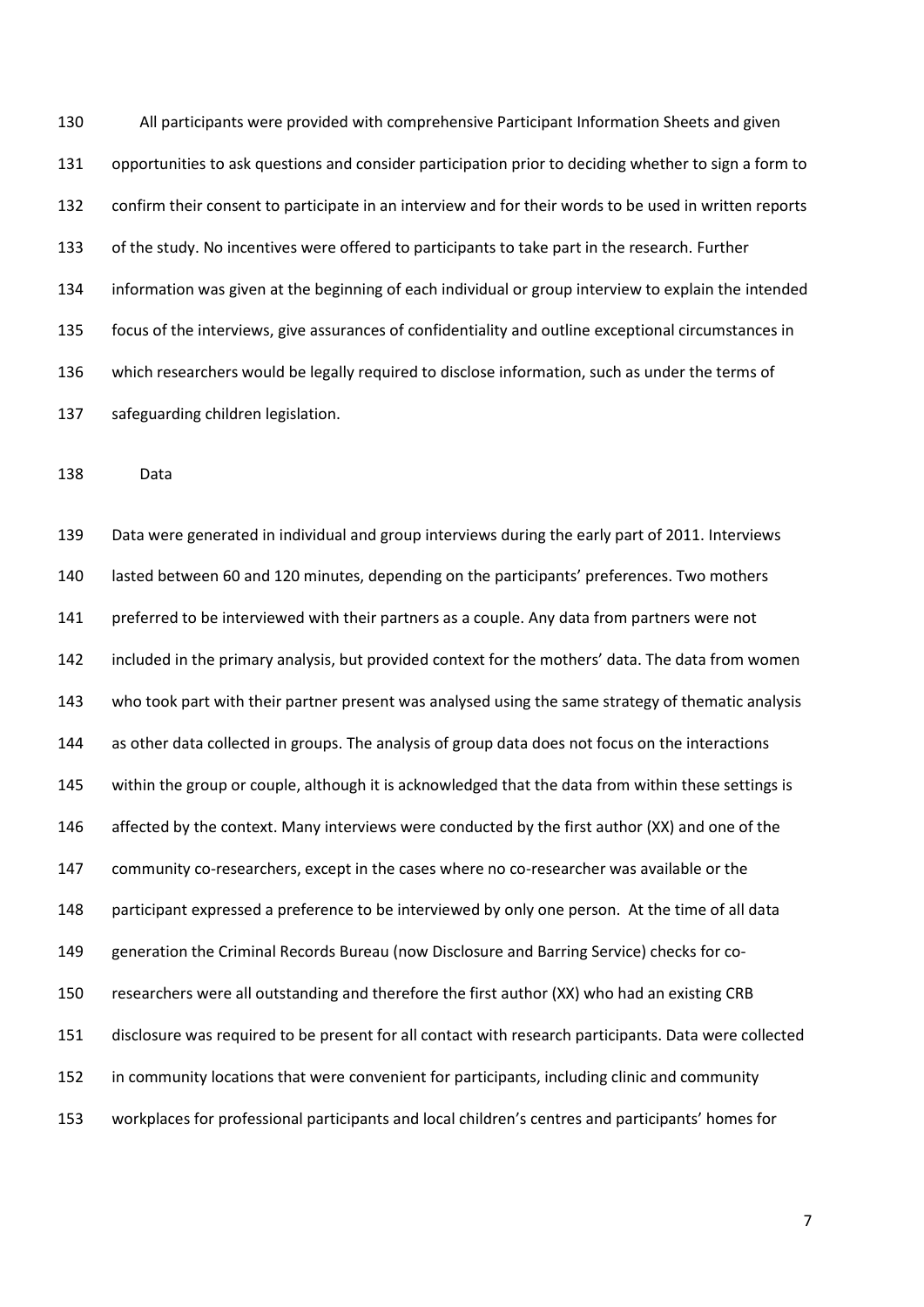mothers. The Data were stored securely at the University of East Anglia and transcribed verbatim from audio recordings by the first author (XX).

Analysis

 The data transcripts were analysed using Thematic Analysis [18]. The Thematic Analysis was approached as a 'bottom-up' process in which all data within the transcripts was examined and analysed for patterns of meaning to explore what themes are important in addressing the research questions. There were no hypothesised a priori themes to be sought within the data, but all themes were developed based upon what existed in transcripts of participants' accounts. Initial coding was undertaken by the team members who had been involved in generating data, except in the cases in which the interview had involved only one researcher. In such cases, another member of the team contributed to the initial coding. Indexing of all data was carried out using Microsoft Excel by the first author (XX) during the summer of 2011 using initial line-by-line codes generated by the team. Further thematic analysis was developed with one co-researcher with a particular interest in this stage of the research. Emergent themes were built from the data in a bottom-up process. This was carried out during the winter of 2011 through the spring and early summer of 2012. It was necessary to remain flexible in the stage of data analysis to respect the interest and preferences of members of the research team.

#### **Findings overview**

 The focus of this paper is on commonalities between mothers' and professionals' data regarding the factors that were considered to undermine women's mental health during pregnancy.

 Anonymised participants are identified as mothers (M) and professionals (P) who took part in individual (I) or group (G) discussions, for example IM1 or IP1, etc. Group members are identified by the number of the group in which they participated, plus a letter, for example, a mother who took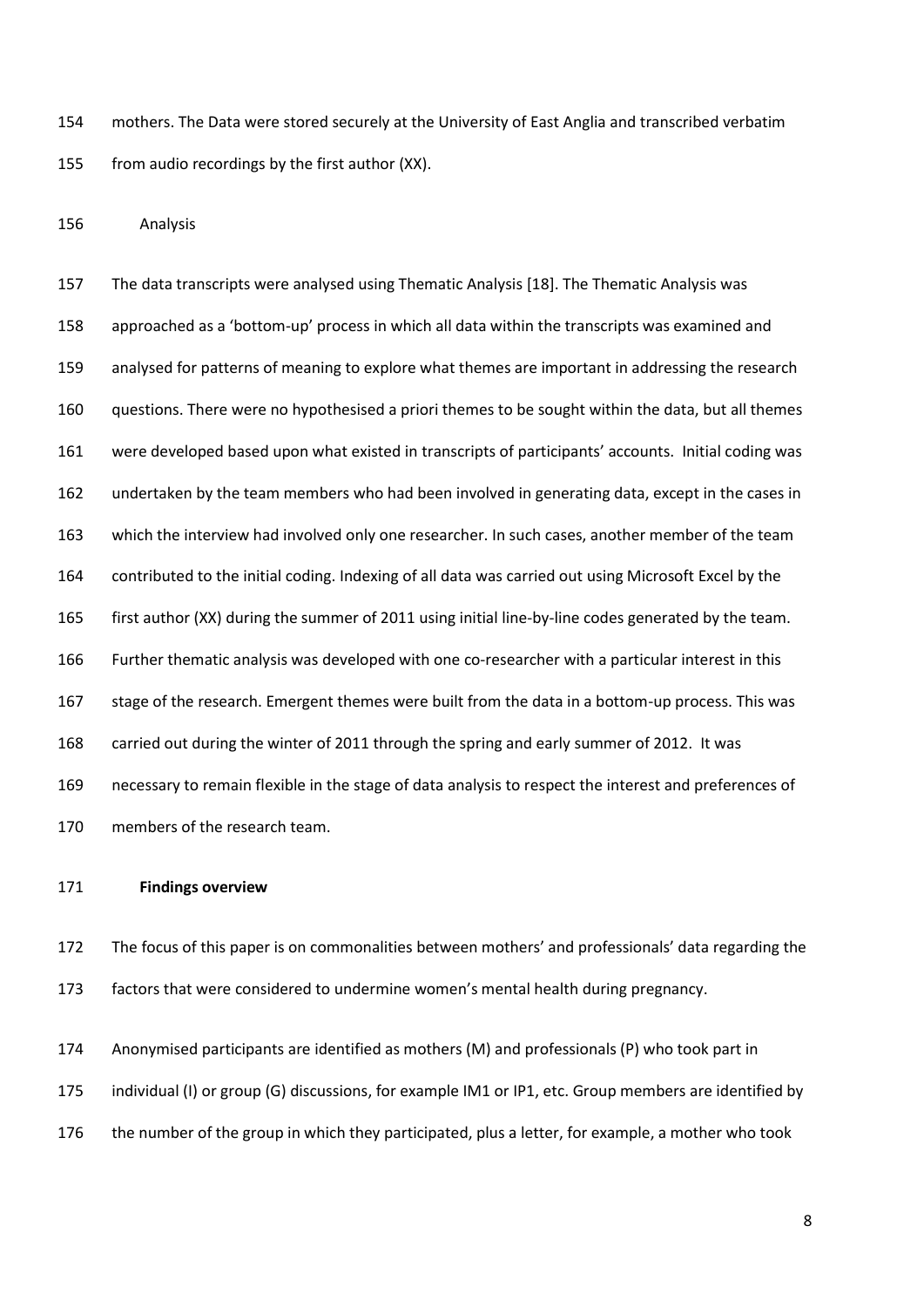177 part in the second group would be GM2a, b, or c, etc. Two women who preferred to be interviewed with their partners as a couple are identified as CM1 or CM2.

 Thematic analysis generated six over-arching categories of factors and conditions that were identified by maternal and professional participants as having an impact on women's poor mental health during pregnancy. These were: Individual Factors; Personal Experiences; Pregnancy Related factors; Relationship Factors; Social Conditions; and Material Conditions. Each of these larger categories is built up from lower level themes that emerged from analysis of the data. Figure 1 shows an overview of findings including the social, material and relational contexts of deprivation affecting women's lives and professionals' work. The segments of this diagram are outlined below

with quotes from the data to illustrate.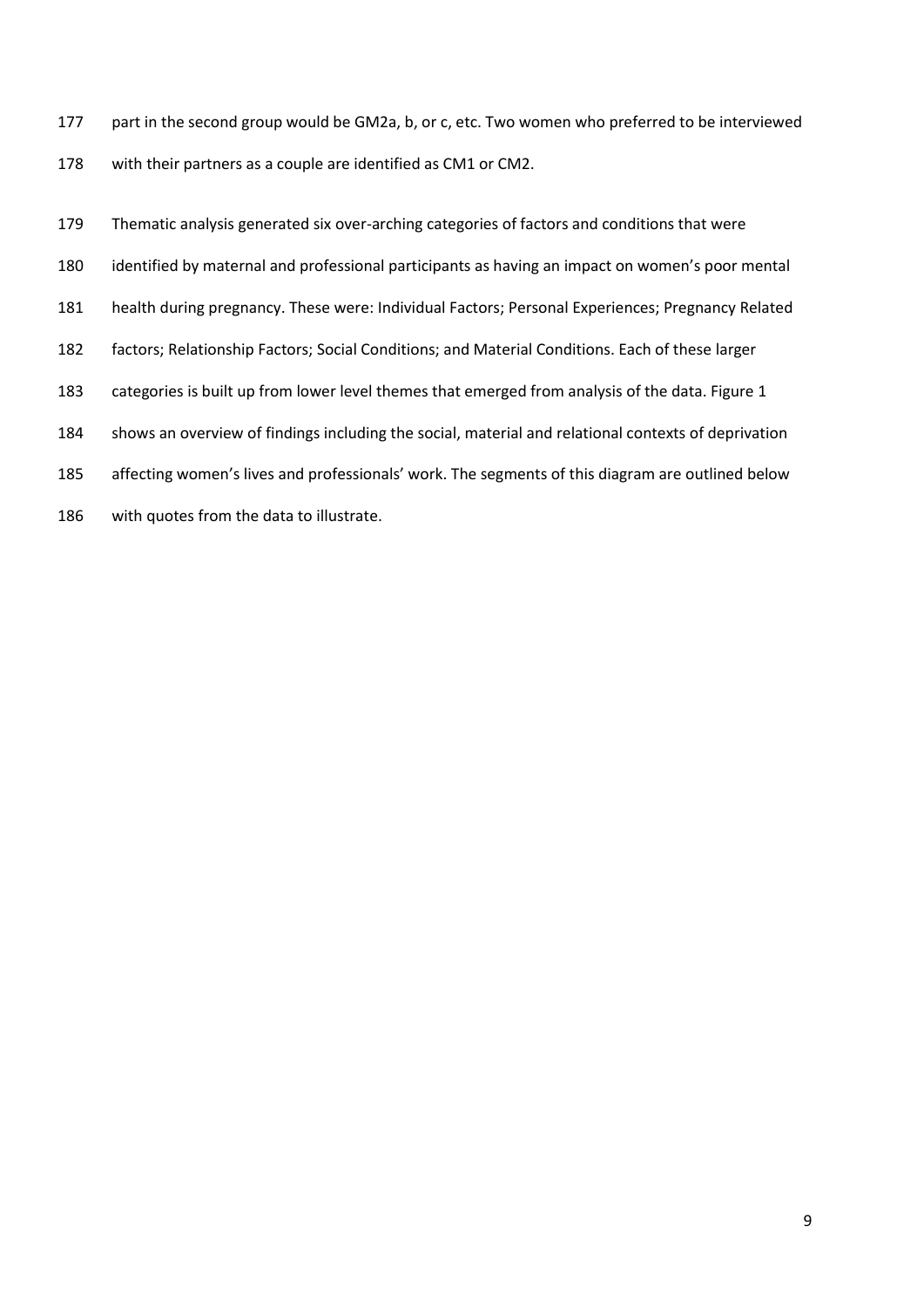

# Individual Factors

- Mothers and professionals described a number of individual physical factors that they
- considered to have an influence on pregnant women's mental health. These were frequently
- positioned as pre-disposing factors that were a distal influence on women's more recent
- experiences, although a small number of participants considered these to be causal.

187<br>188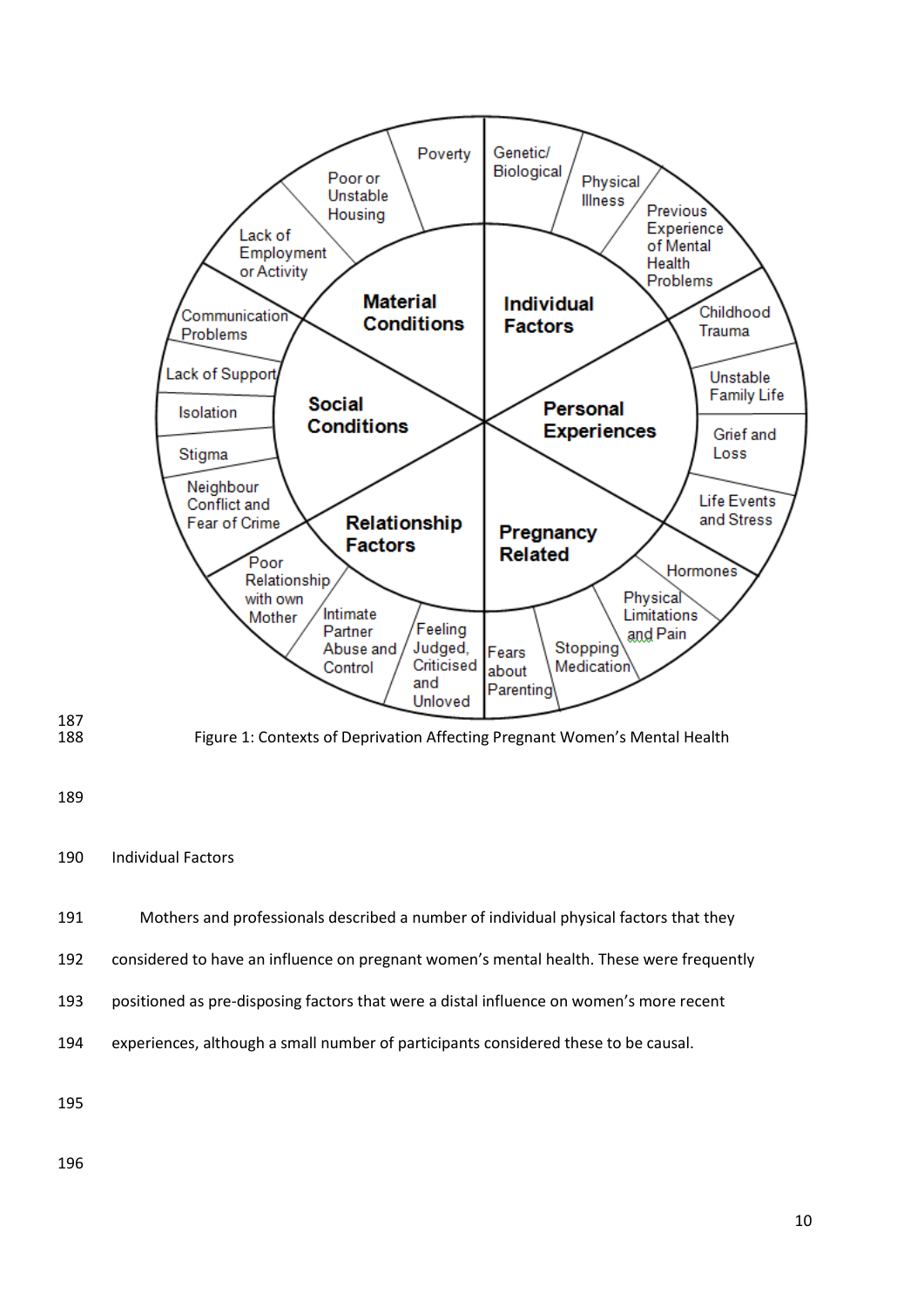Genes and biology

| 198 | Very few professionals or mothers volunteered genetics as a cause for mental health problems,  |
|-----|------------------------------------------------------------------------------------------------|
| 199 | although a small number of mothers expressed strong beliefs in this factor.                    |
| 200 | 'you're born with Bipolar people who are gonna have it are born with it what it is, is a       |
| 201 | chemical imbalance in the brain, which renders you unable to control your own emotions' (IM4)  |
| 202 | 'even my brother suffers with mental health as well, so I think there must be some sort of     |
| 203 | genetic thing or something' (IM1)                                                              |
| 204 | Several mothers and professionals expressed ideas about mental health problems 'running in the |
| 205 | family', and gave accounts of mental health problems passing down through generations, but did |
| 206 | not give a genetic explanation for this intrafamilial process of transmission.                 |
| 207 | Previous experience of mental health problems                                                  |
| 208 | There was an understanding across groups of mothers and professionals that a prior history of  |
| 209 | mental health problems was associated with greater risk of relapse during pregnancy.           |
| 210 | 'there is research to show that if you've previously suffered, from a mental health problem,   |
| 211 | you're more likely' (IP3)                                                                      |
| 212 | This may have been a concern expressed to mothers by professionals and then recounted by       |
| 213 | mothers.                                                                                       |
| 214 | 'because I had depression as a teenager I had, that, what, well whatever reason, that made     |
| 215 | pregnancy high risk, just because of depression' (IM3)                                         |
| 216 |                                                                                                |
| 217 |                                                                                                |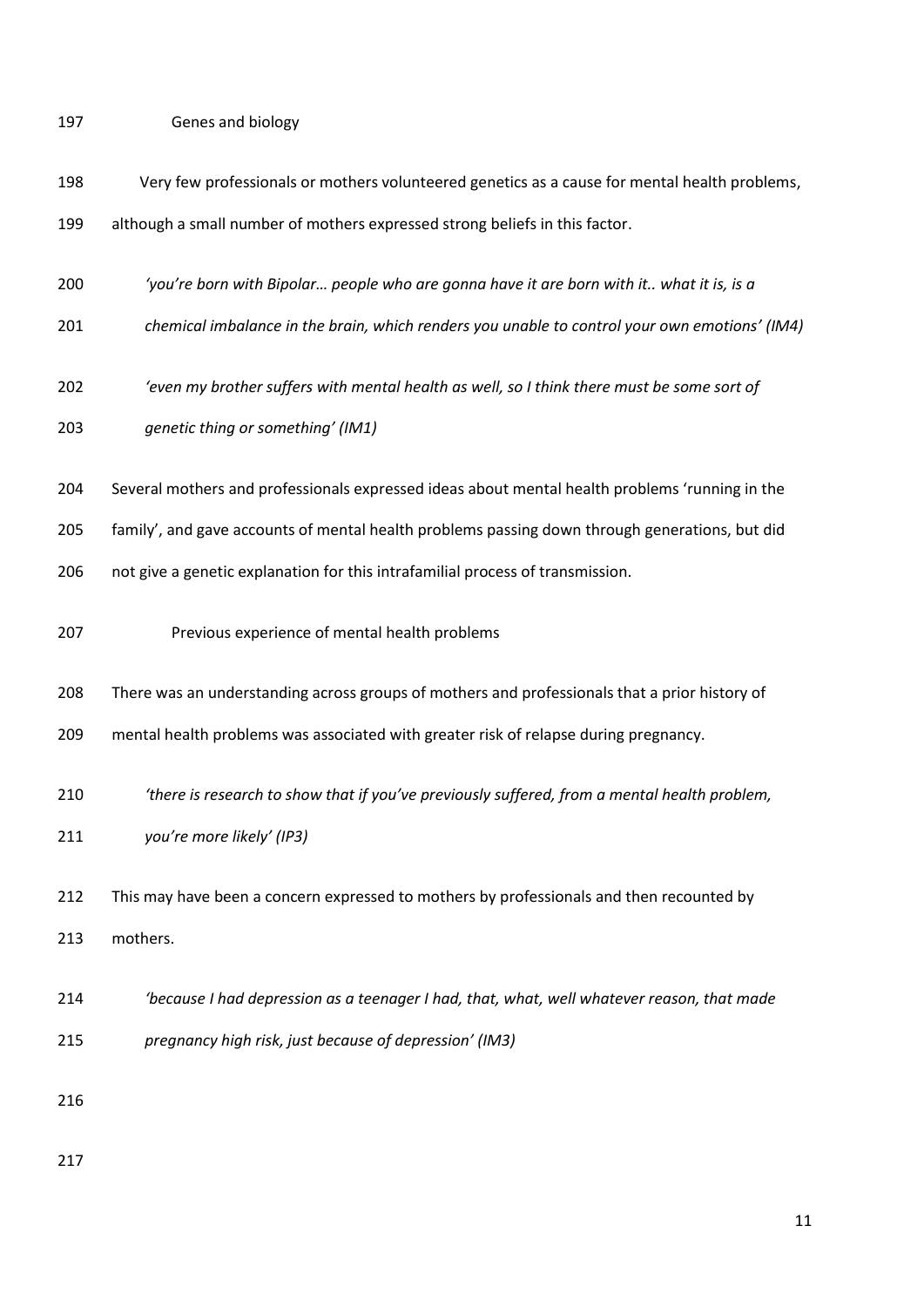Personal experiences

## Childhood trauma

 The majority of women and professionals related childhood neglect and abuse with the mental health difficulties women experienced during their pregnancies. Women described emotional 222 distress stemming from traumatic memories, increasing feelings of vulnerability during the pregnancy and anxieties that their own history of abuse or neglect would affect their ability to parent.

*'I then did spend days, kind of crying, and just completely.. over emotional about everything and* 

*that, 'why am I having a child' I wouldn't be able to look after it, and if I can't look after myself,* 

*and that's how people see myself, then how am I gonna look after a child' (IM2)*

Sometimes those women remembered being removed from their birth families into Local

Authority care and were resistant to seeking help in case their own children were also removed from

parental care.

Some experienced professionals had relationships with generations of women within the same

family and were able to remember the struggles of the new mothers' own mothers.

*'quite often what we're seeing as adults is those children that were living in abuse and neglect,* 

*obviously ten, fifteen years ago, and the rates of poverty haven't improved --- in terms of, you* 

- *know, some of the most deprived areas' (IP2)*
- Unstable family life

Mothers and professionals described early experiences of instability, due to a range of reasons,

including poverty, childhood bereavements, parental ill health, and parental domestic abuse with

frequent cycles of relocation to women's refuges and return to the abusive partner.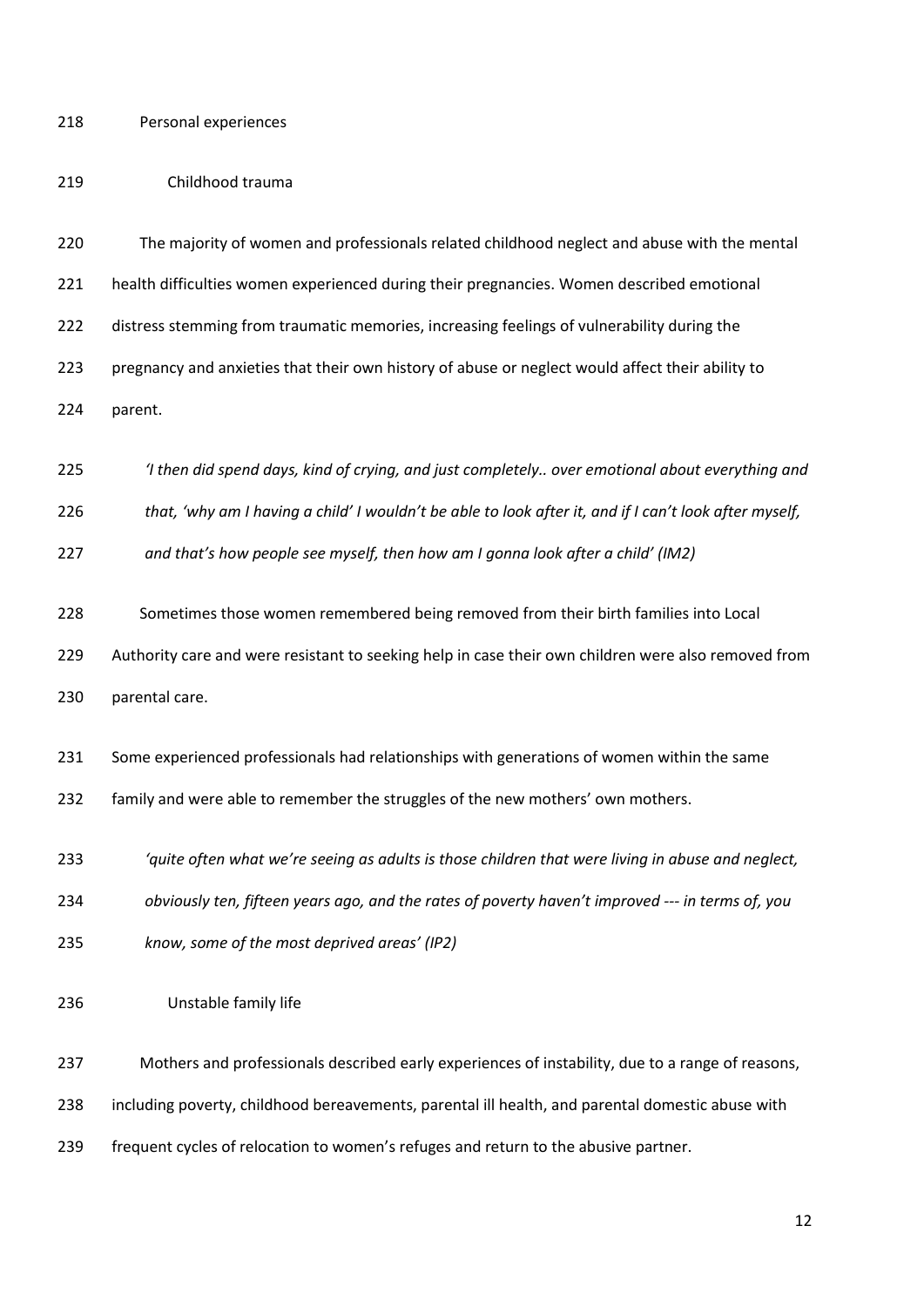| 240 | 'dad worked a lot like I mean a lot, lot --- high demand I remember one year he had to travel,     |
|-----|----------------------------------------------------------------------------------------------------|
| 241 | couldn't take us, I was so sad when my dad went, cause I really didn't  get on with my mum,        |
| 242 | especially being little, cause she didn't want to do anything, cause she's so sad you know'        |
| 243 | (GM2c)                                                                                             |
| 244 | 'then looking back at her own childhood, can see that she wasn't, she wasn't protected, um by      |
| 245 | her own mum, and, um, maybe mum's been in and out of different relationships' (IP5)                |
| 246 | Previous pregnancy loss                                                                            |
| 247 | Loss of earlier pregnancies by miscarriage or medical termination was related by mothers and       |
| 248 | professionals to anxiety about a further loss during the current pregnancy. Mothers also described |
| 249 | feelings of abandonment by services during and following previous pregnancy losses and a           |
| 250 | subsequent lack of confidence in the health care system to help them during the current pregnancy. |
| 251 | 'before I had [daughter], I lost two, at twenty two weeks, both had to be delivered, and both      |
| 252 | were buried, and the fear of going through it again' (IM5)                                         |
| 253 | 'women who have had multiple miscarriages, and then become pregnant  and that produces             |
| 254 | this, massive experience of anxiety' (IP1)                                                         |
| 255 | 'the medical terminations, it's, they feel guilty --- because they've had to have the medical      |
| 256 | termination, on the one hand they understand the rationale behind it, but they still feel quilty,  |
| 257 | they feel it's something that they've done wrong' (IP5)                                            |
| 258 | Life Events and Stress                                                                             |
| 259 | A wide range of stressful and life circumstances were related by both mothers and professionals    |
| 260 | to the development and maintenance of mental health problems.                                      |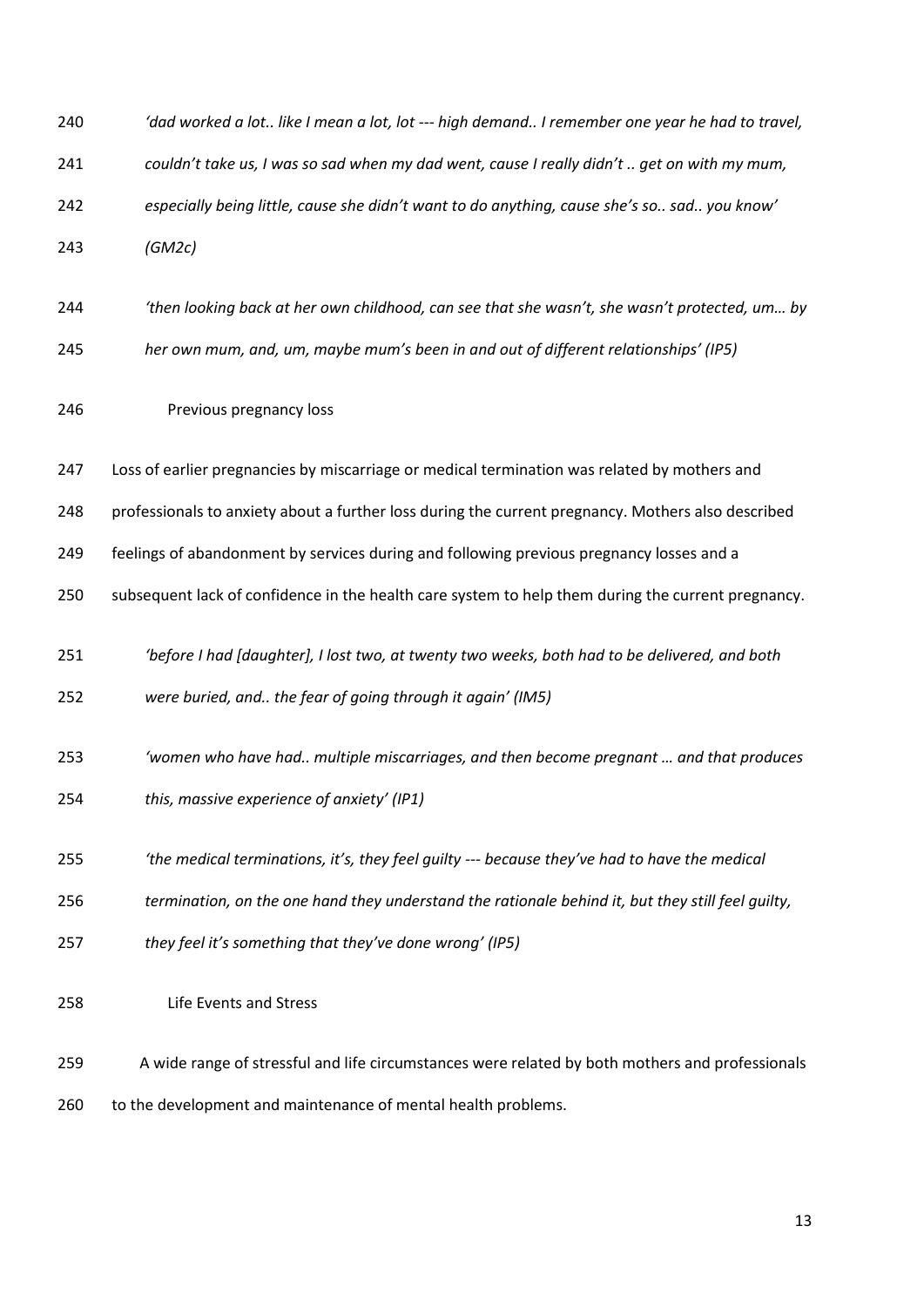*'they're coming into pregnancy with low mood, low self esteem, depression, it's not particularly antenatal depression, it is --- depression, they have really hard lives --- it's not, you know, it's not suddenly come on cause they're pregnant' (IP8)*

 For women with older children at the time of the current pregnancy, many complex issues were described that impact on the current pregnancy. These related to the demands of caring for an 266 older, or disabled child, comparisons between the current pregnancy and the previous one, the presence of older step children from the father's previous relationship, and behavioural problems with teenagers who expressed resentment about the mother's new relationship and pregnancy.

*'when I just had [eldest], I was the mum I always wanted to be.. but then when I was pregnant,* 

*cause I couldn't do all the things with her [crying, big intake of breath].. I then just felt really bad* 

*that I couldn't play, and she wasn't getting.. the best from me' (CM1)*

*'he was about, just coming up to two when I gave up work, and became his full time carer, and* 

*then obviously as, sort of, more of his mental health issues come up, it's just got to a point* 

*where it's just easier for me to look after him, than to hunt down people that look after special* 

*needs children' (IM3)*

In many cases women expressed feelings of guilt in relation to their poor mental health,

277 identifying themselves as primarily responsible for the problems they faced and fears about their

abilities to care for their current and future children.

*'anxious and overwhelmed by their difficult, you know, by their feelings and because of* 

*circumstances in terms of poor housing, or difficulties in relationships' (IP2)*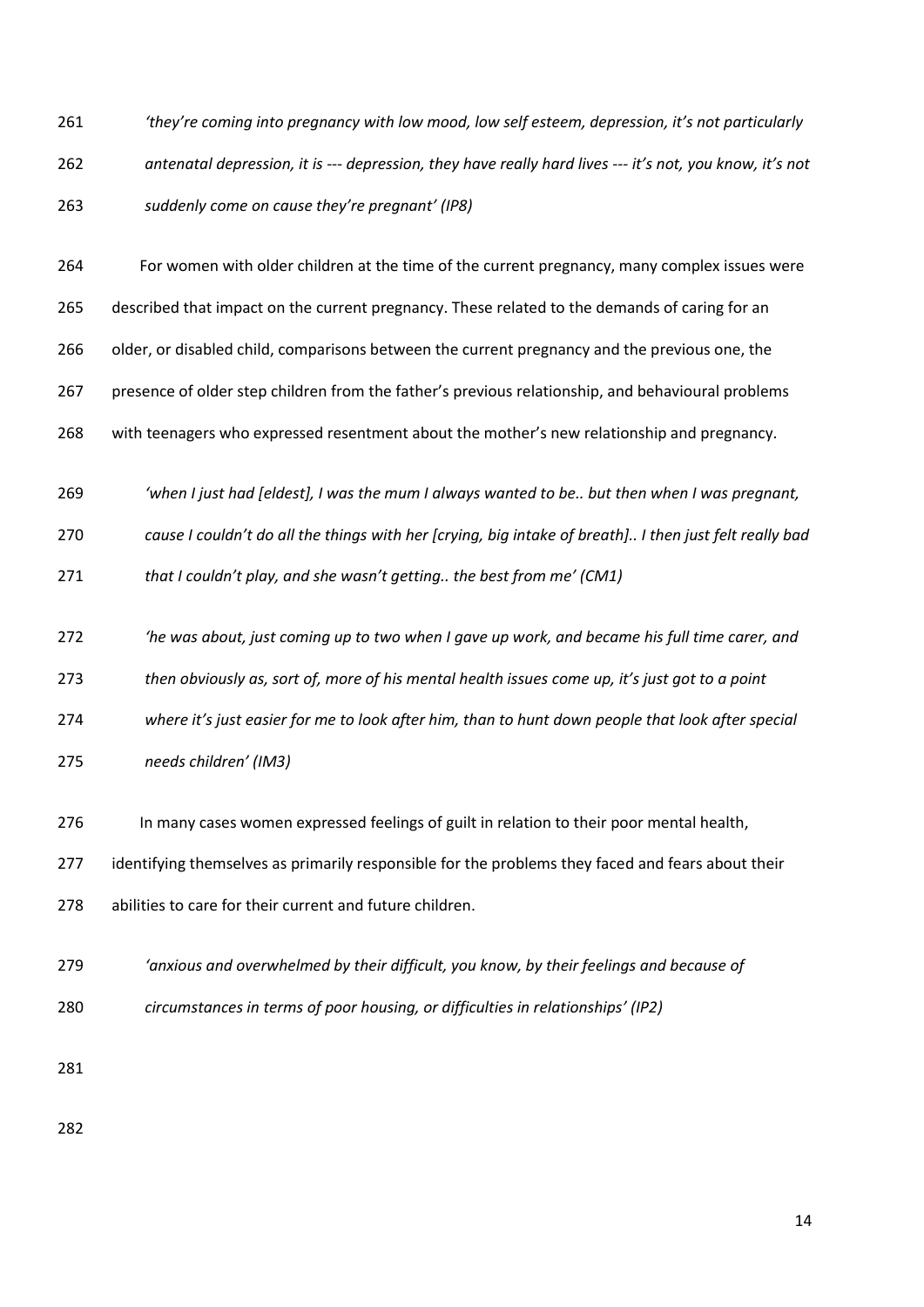Pregnancy-related

## Parenting fears

- Both mothers and professionals described the negative impact of beliefs that parents who had experienced abuse in their own childhoods would become perpetrators of abuse against their children. Mothers expressed many anxieties about their own abilities to parent their children due to 288 their mental health problems and social circumstances.
- *'Am I gonna be like my dad? …Granddad used to beat Dad, Dad used to beat me and my sister…*
- *am I gonna be beating my son… am I gonna be that type of parent that gets my kid taken off of*
- *me… or that kills him one day?' (IM2)*
- *'Simple misconceptions around abuse and, one of the simple ones, was if you've been abused, so*
- *therefore you've got a high chance of abusing, and that being given out to a mother when she*
- *was pregnant and giving birth, and then .. leading to… fearing that experience, that she would*
- *then recreate an abuse experience with her child'(GP2c)*
- Although mothers expressed concern about becoming abusers, in some cases, they also described failing to protect themselves and their children from abusive partners, thus repeating a pattern of failed protection that they had experienced as children.
- *'I done exactly the same thing, like, with the kids' dad, he's, he's been extremely violent to me, and threatened to kill me, and was even violent towards the kids, and um… I stayed, I was with*
- *him for five years' (IM1)*
- The pattern of abuse was not often expressed as being one of direct perpetuation of abuse, but a continuation of the experience of being abused into adulthood.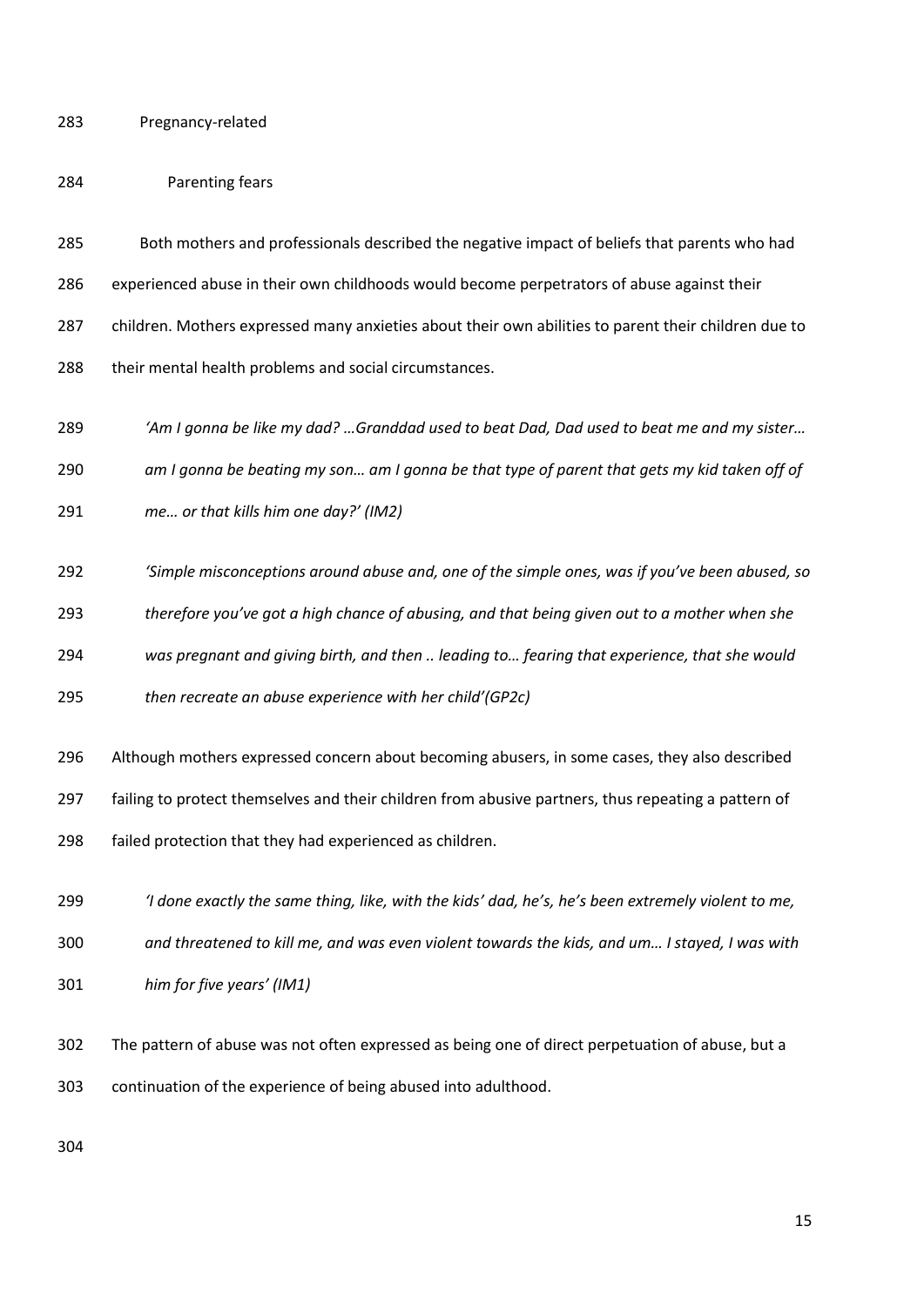| 305 | Hormones |
|-----|----------|
|     |          |

| 306 | In common with the role of genetics, very few mothers and professionals suggested the effects of     |
|-----|------------------------------------------------------------------------------------------------------|
| 307 | hormones on women's mental health during the pregnancy. There were only two instances of this        |
| 308 | data within all of the individual and group interviews.                                              |
| 309 | 'they're [hormones] definitely having an impact on the relationship as well --- well, you get really |
| 310 | moody with 'em, whereas before you wouldn't' (GP2a)                                                  |
| 311 | 'for a lot of women I see, it's chemical changes um, which, you know, you can't really do            |
| 312 | anything about' (IP3)                                                                                |
| 313 | The role of genes and hormones were perhaps framed in terms of the impact on a mother who feels      |
| 314 | she lacks agency or control over her emotional experience.                                           |
| 315 | <b>Relationship Factors</b>                                                                          |
| 316 | Although many mothers and professionals described relationships as supportive and protective,        |
| 317 | negative experiences of relationships were also widely cited as causing distress to pregnant women.  |
| 318 | Conflict and abuse in adulthood ranged across relationships with intimate partners, family members,  |
| 319 | neighbours and others in the community.                                                              |
| 320 | Feeling judged, criticised and unloved                                                               |
| 321 | Both professionals and mothers gave detailed accounts of criticism and judgement from family         |
| 322 | members, with associated difficulties in seeking and receiving support within these relationships.   |
| 323 | 'I've had a lot of grief off of my mum and my sister about taking tablets for depression' (IM7)      |
| 324 | 'she'd just come down and lecture me about why I was in hospital, and what I was doing wrong         |
| 325 | and what I should be doing' (GM1b)                                                                   |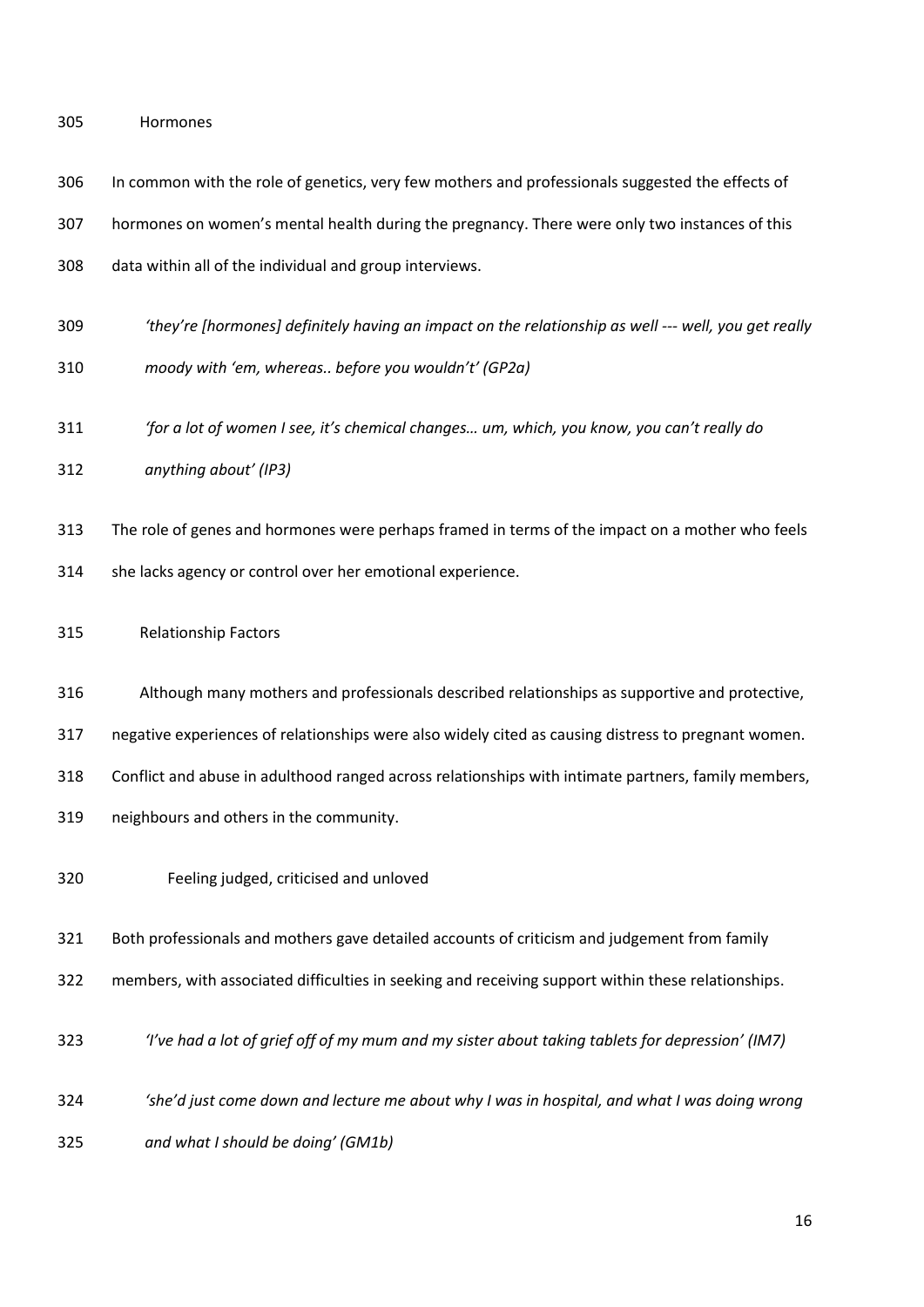- *'family members often are the worst --- that's what I've found anyway, family members are often the worst, yeah, especially grandma, or somebody like that, you know --- if everything's always been plain sailing for them' (IP5)*
- Mothers also described experiences of judgement and harassment by peers, neighbours and
- strangers within their communities. These experiences ranged from criticism of dietary choices by
- other pregnant women to public instances of obesity-related abuse by strangers.
- *I'm leaning on a lamppost and some kids went past and spat at me out of the window of their*
- *car, and one of them was laughing and shouting names and all kinds of stuff. (IM2)*
- Intimate partner relationships

 Both mothers and professionals talked about the impact of intimate partner abuse, and the long- standing patterns of relating that could reflect a vicious cycle between abuse and poor mental health.

 *'I do tend to go into a lot of unstable relationships, every single one of my relationships has been unstable, and violent, and that's because you tend to think that's all that you're worth in the end' (IM1)*

 *'with my domestic violence background, I strongly believe that a lot of, a lot of the issues… do stem from that, that self esteem, that from a very young age, that, that, you know, settling for second best is ok, cause second best is better than nothing, and 'that's ok for him to do that' (IP4)*

 These relationship problems included many forms of abuse, from physical violence, belittling, emotional abuse and financial exploitation.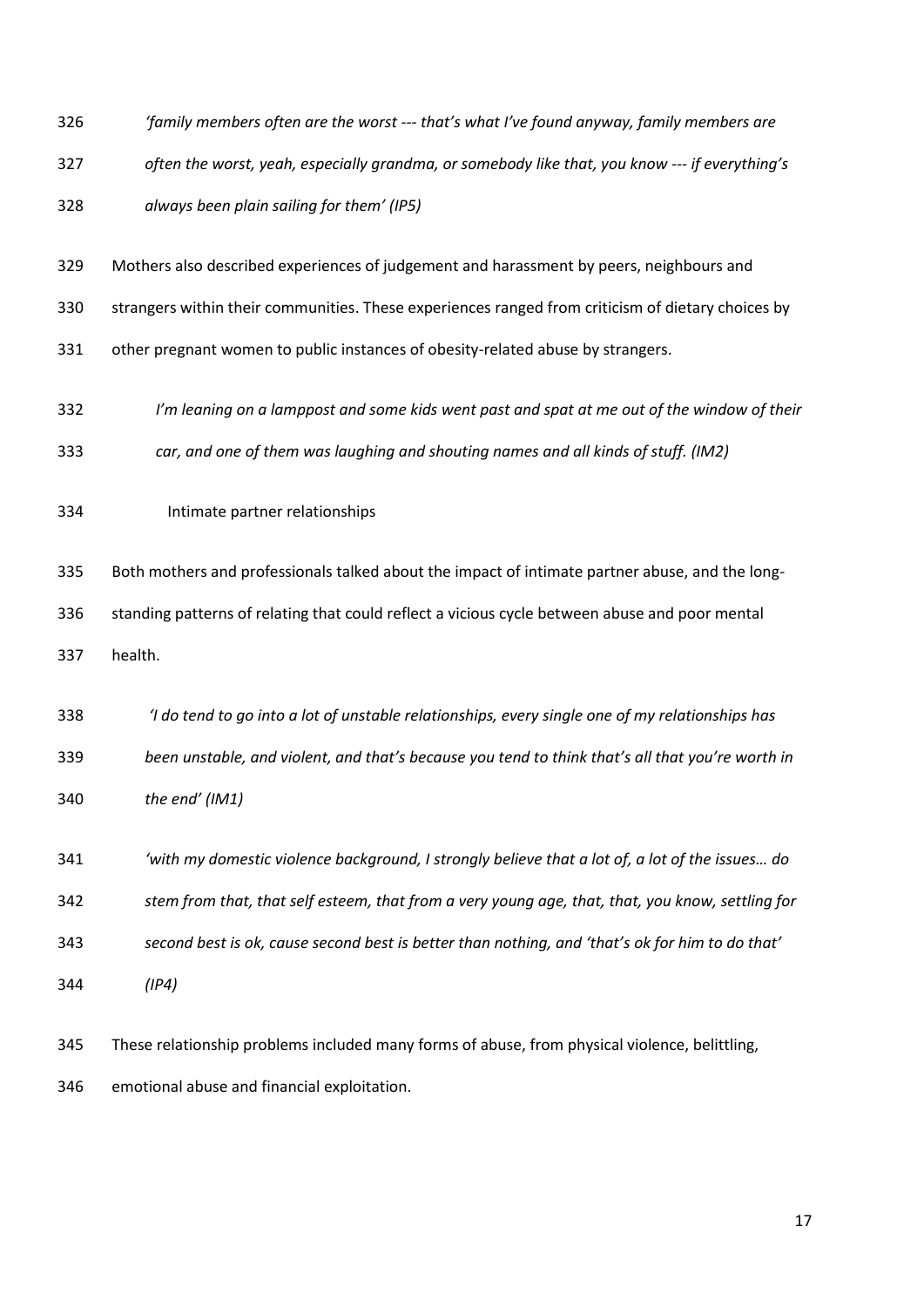- *'I wasn't allowed any money, I was given six pounds a week.. [laughs], um, I used to bring in sort of two hundred pounds' (IM7)*
- Social conditions
- Stigma

 Mothers and professionals described negative effects of stigma on women's mental health and access to services. Several women attending a community support group for young mothers declined to take part in the research due to anxieties about stigma and the perceived threat of safeguarding concerns arising if they admitted to experiencing mental health problems. Mothers described feeling unable to seek support from their friends and families due to stigma about mental health.

*'I felt like I couldn't talk to the doctor, I feel, and I know it sounds really silly and I've been told,* 

*that, I felt it was a sign of weakness to try and… tell somebody I was depressed' (CM2)*

*'I think there was a huge, within this community, a huge stigma, um about depression, um, it's* 

*not a nice thing to admit to, you know, it kind of tinges the whole family --- so it's very much* 

- *dealt with in-house' (IP7)*
- In addition to stigma about mental health problems, some mothers also faced stigma due to their age or membership of migrant or traveller communities.
- *'society frowning upon them, because they're young mums' (IP4)*
- Isolation
- Mothers and professionals described the distressing impacts of isolation stemming from many
- sources. Estrangement from family and friends through conflict or migration were cited as common
- causes for isolation and some participants described a vicious cycle between poor mental health and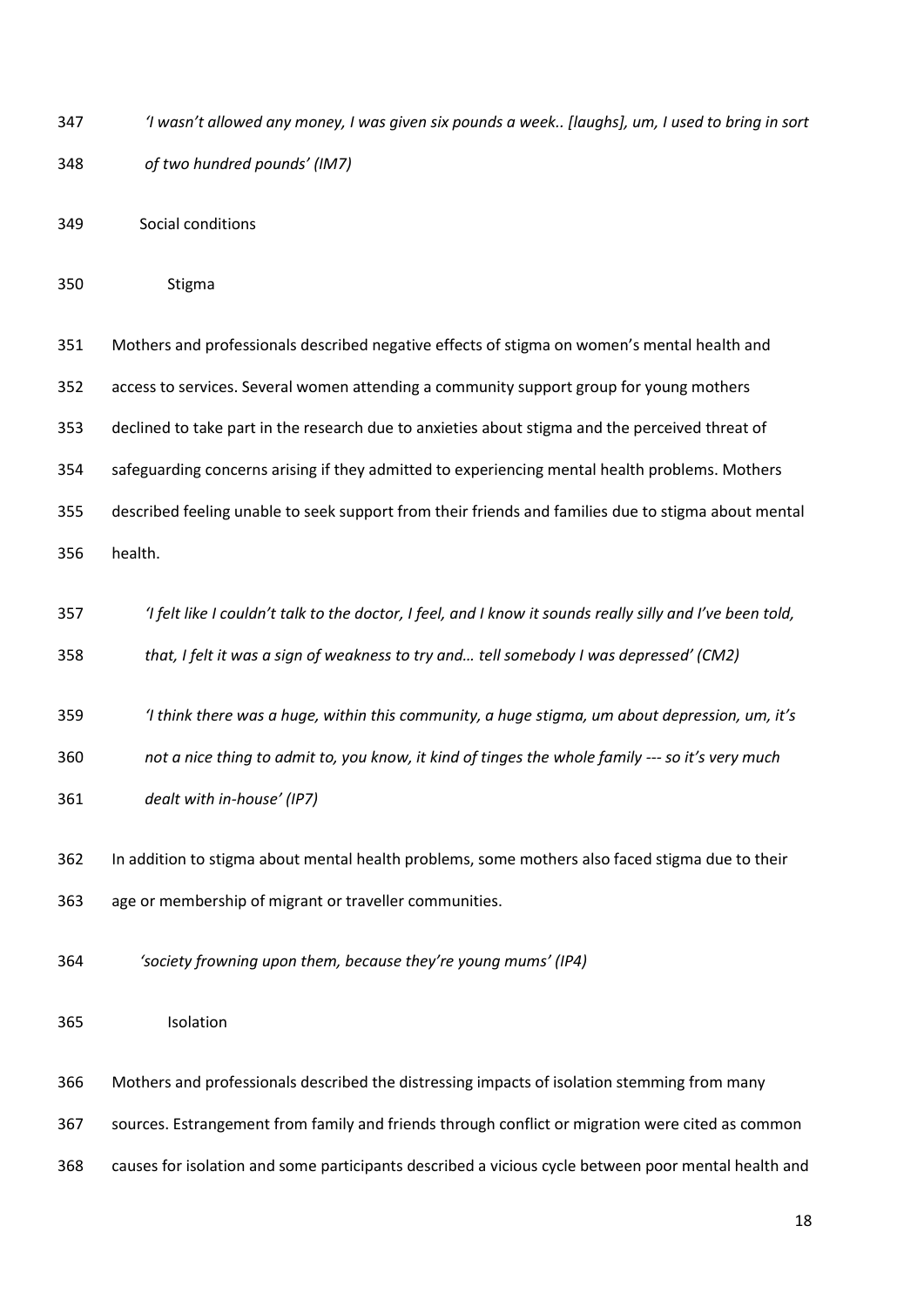| 369 | lack of social engagement. For many women, although isolation was a painful feature of life,            |
|-----|---------------------------------------------------------------------------------------------------------|
| 370 | pregnancy felt like a time when they especially needed emotional support and practical help. The        |
| 371 | majority of mothers and professionals described a lack of community resources for antenatal             |
| 372 | women to connect with peers and professionals for informal support.                                     |
| 373 | 'not having anyone to talk to will just torment you even more because then you're having to             |
| 374 | question and answer everything yourself --- which doesn't help' (IM5)                                   |
| 375 | 'there is no place where you can go to be emotional really' (GM2c)                                      |
| 376 | 'losing links with extended family, being quite isolated, and in those kind of situations, it's quite   |
| 377 | difficult, because often, there isn't a kind of community resource which you can refer them to'         |
| 378 | (IPZ)                                                                                                   |
| 379 | <b>Material Conditions</b>                                                                              |
| 380 | Participants described significant issues of social and material adversity, including poverty, poor     |
| 381 | housing and lack of social, educational and employment opportunities.                                   |
| 382 | (the town] must have a, an increased incidence of mental health issues, because of the                  |
| 383 | combination of financial and social problems' (IP6)                                                     |
| 384 | Poverty                                                                                                 |
| 385 | Many participants recognised the deleterious impacts of poverty, debt and lack of financial control.    |
| 386 | This related to financial exploitation by others and to having few opportunities to establish financial |
| 387 | security through employment.                                                                            |
| 388 | 'I only get, from the [charity] I only get one [supermarket] ten pound voucher and that's for food      |
| 389 | and that's it, that's all I live off of for a week' (GM2c)                                              |
|     |                                                                                                         |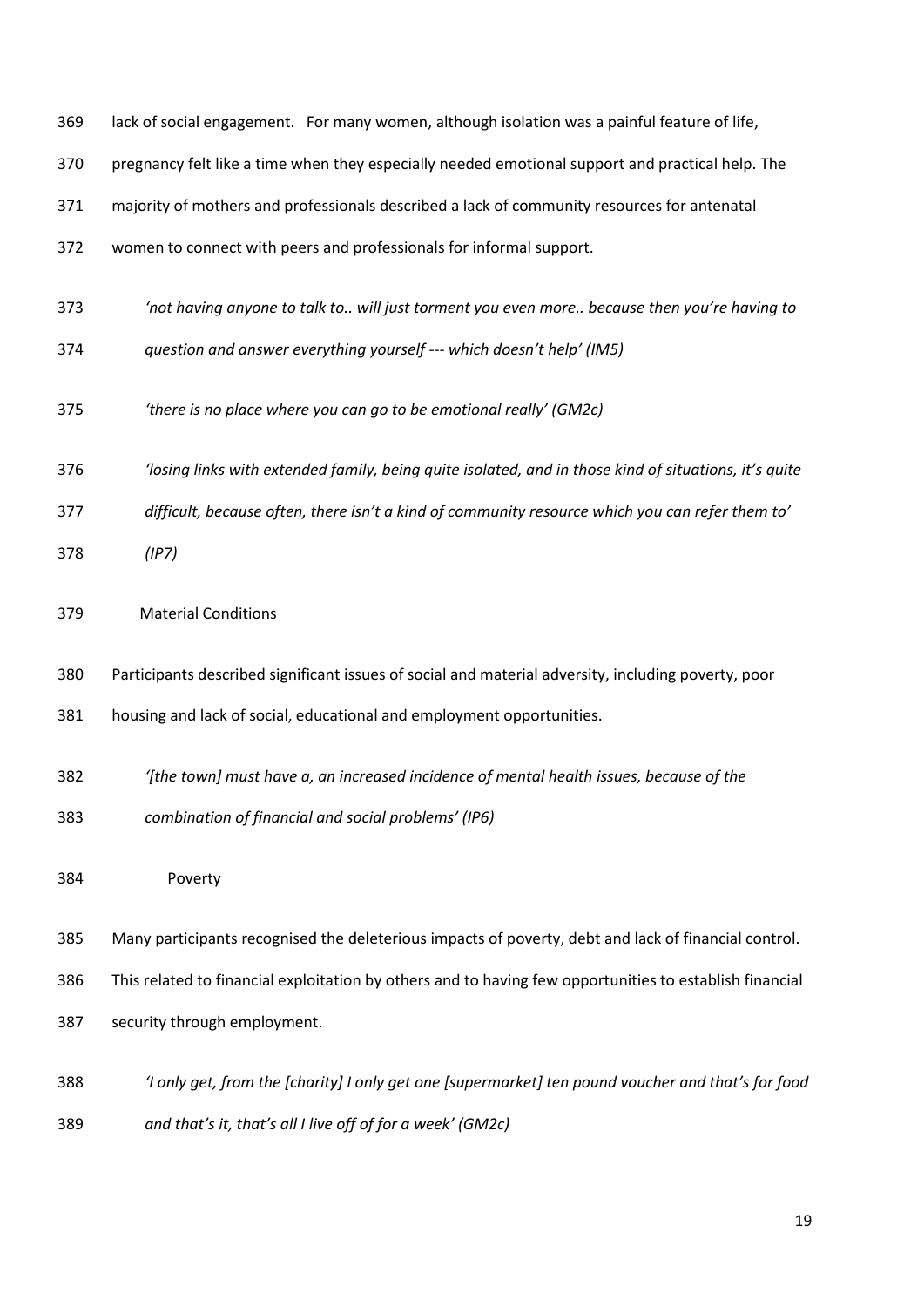| 390 | 'I could just buy whatever I wanted if I had my own money where, I don't have my own money' |
|-----|---------------------------------------------------------------------------------------------|
| 391 | (CM1)                                                                                       |

Work

 Although a small proportion of mothers were, or had recently been in employment, there were many women and professionals who connected poor mental health with lack of employment or activity and unhappy experiences associated with occupational activity. Mothers who had previously worked described negative experiences in employment, primarily associated with unsupportive or

exploitative employers.

- *'she was saying that I'd have to work during the week, and stuff like that, and it just, that was just really stressful' (CM1)*
- *'it was all fine, until he fired me for asking for payslips' (GM2c)*
- *'the local [town] girls whose families have been here two or three generations who have never worked, and, they have no ambition, no aspiration --- I think they're just low, they just all seem very low' (IP8)*
- Poor or unstable housing

 Young women described family conflict that resulted in being made homeless or moving to live with grandparents. Some neighbourhoods were described as dangerous and mothers reported fear of crime, conflict with neighbours and resulting isolation. Other professionals and mothers reported poor housing with limited local alternatives. Both mothers and professionals described exploitation by private landlords.

 *'it was really bad, and it, it got ridiculous, especially in the one room, and it was just obvious that the flat had loads of problems, but you just obviously weren't aware of it until, you know,*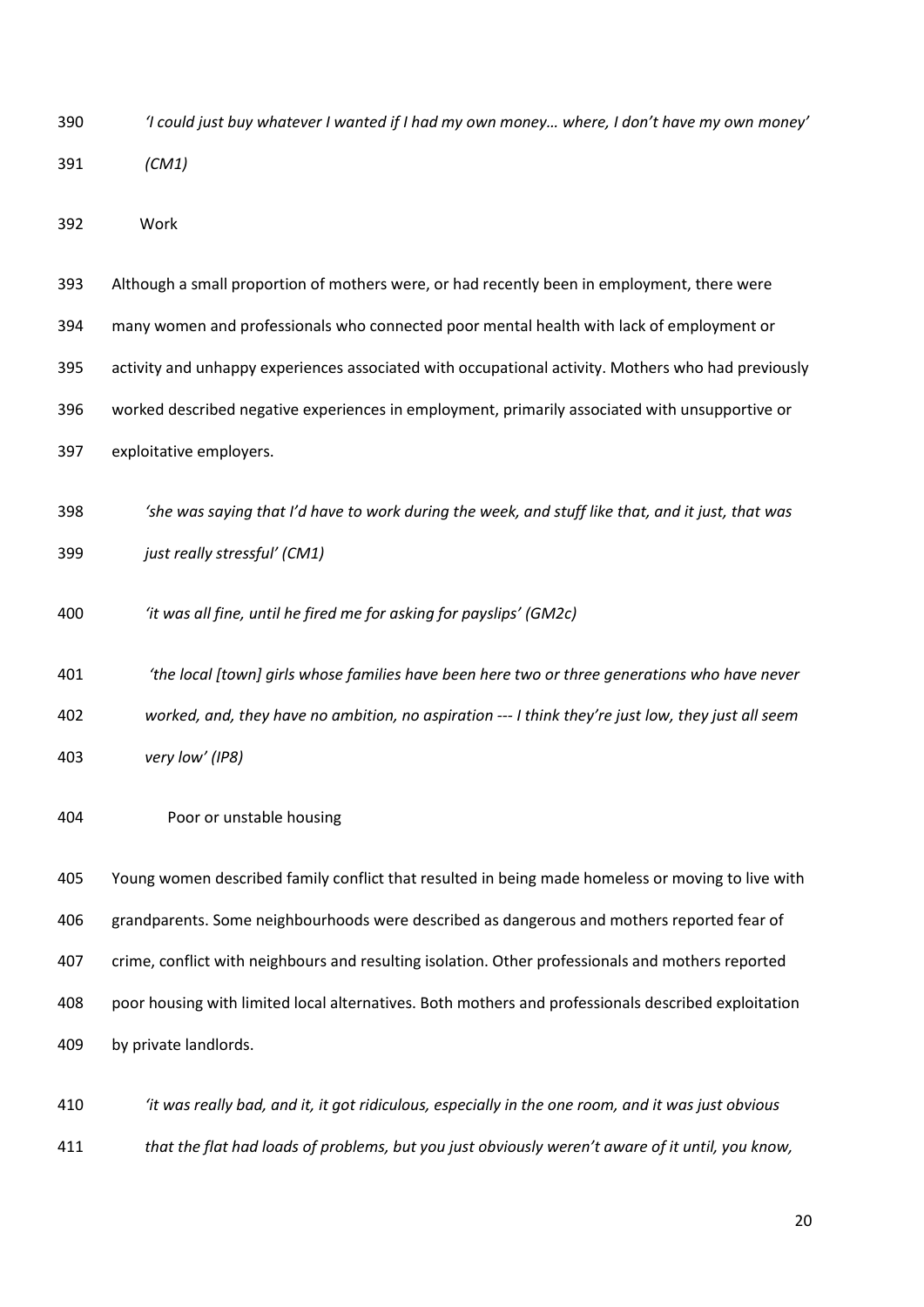- *winter time came round, and it was a nightmare, and I wanted to go and get let out of the, the*
- *contract early, and they were saying 'no' ' (CM2)*
- *'I had a lot of upheaval, once, while I was pregnant, um, the council made us homeless, so we*
- *ended up moving from one place to another, and I moved four times in total while I was*
- *pregnant, and the last time was two days before she was born' (GM1b)*
- *'they're constantly stressed about it --- they're constantly, you know, they get put in temporary accommodation' (IP4)*
- Summary

 The data and analysis from this study shows the wide range of influences that can affect women's mental health during pregnancy. This analysis explored the impacts of disadvantage including individual factors such as biology and personal history, alongside the embodied experience of pregnancy within a relational, social and material contexts. Many themes were addressed by both mothers and the professionals who work with them. Frequently professionals gave an overview of conditions of the populations with whom they have worked and individual mothers gave detailed accounts that illustrated experiences that many shared. This research offers an insight into the complexity of women's mental health and pregnancy experiences and cautions against taking an overly simplistic and decontextualised approach to understanding the issues.

Supporting pregnant women's mental health

 Beyond identifying the details of life that had a negative impact on pregnant women's mental health, data from this study provides further information focussing on how mothers and professionals talked about the same factors (such as relationships and social/material conditions) with positive impacts dependent upon the nature of the experiences. For example, the analysis demonstrated that mothers and professionals talked about how relationships, good and bad, current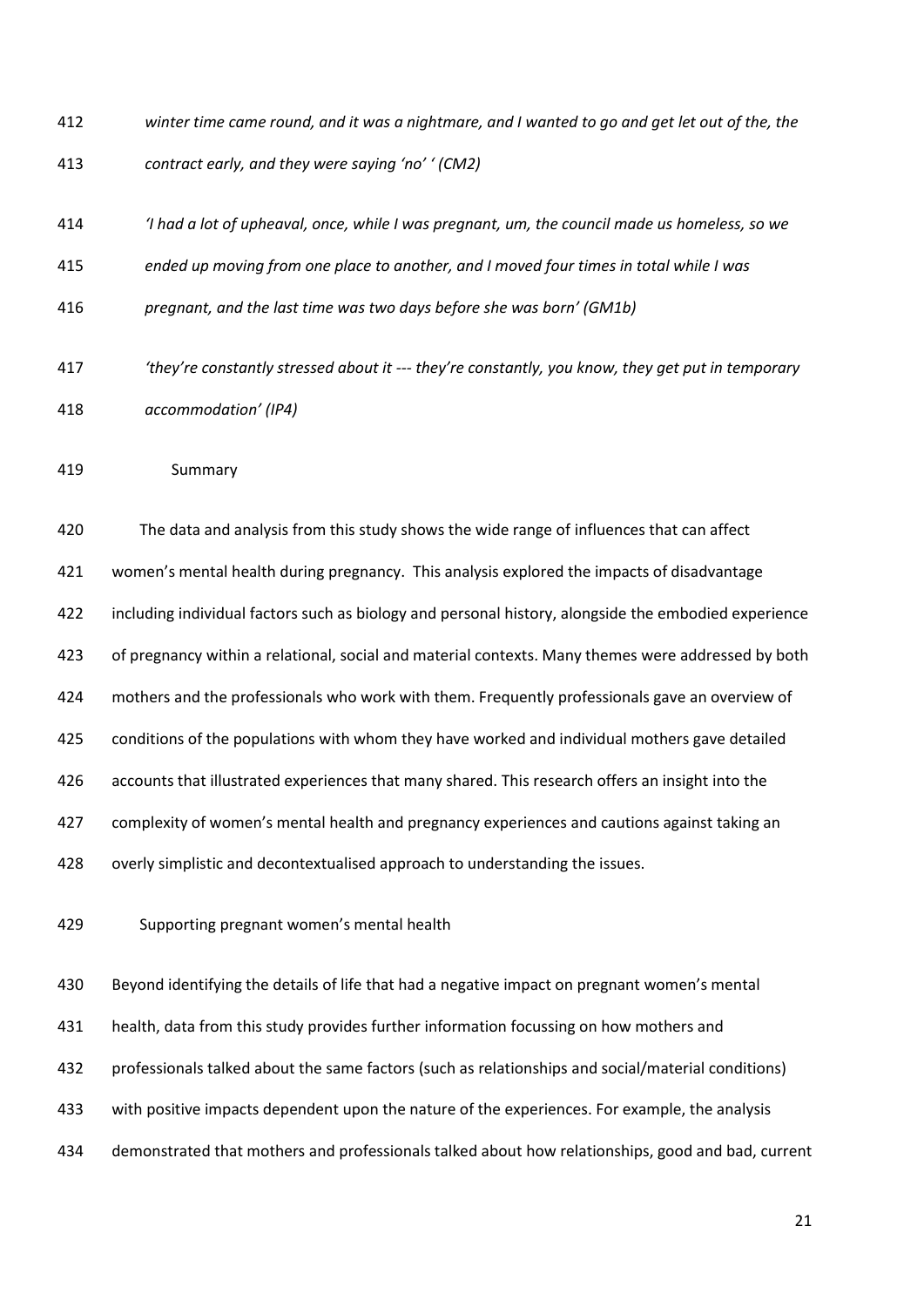- and historical had a significant bearing on how new mothers coped with their pregnancy
- experiences. The different levels of social contexts in which pregnant women's lives were situated
- within the data are summarised in Figure 2.

### 





```
441 Discussion
```
 There was substantial agreement between mothers' and professionals accounts regarding the factors that undermine and promote mental health and the difficulties in accessing supportive services when needed. Although socioeconomic deprivation was a strong theme it was less prominent in women's narratives of their early experience of problematic attachment relationships and traumatic events. Within this study there were relatively few features of women's lives that were described as promoting their mental health, although it is acknowledged that the sample was focused on women with experiences of poor mental health. Features that promoted mental health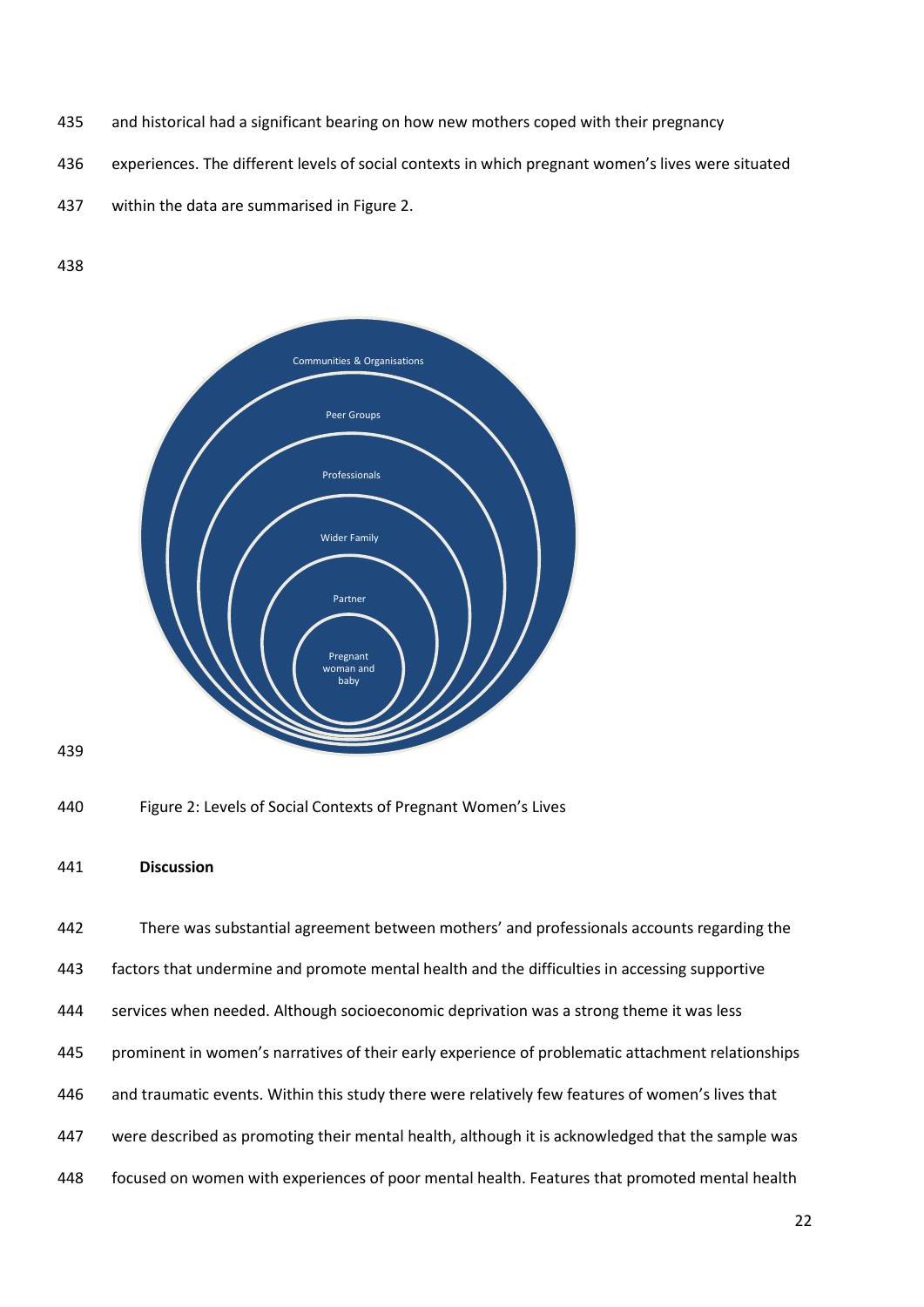mainly related to the opposite of conditions that undermined women's mental health, including access to supportive relationships in their communities and in services. Participatory approaches that focus on the involvement of service users in health research prioritise and value the notion of expertise by experience in shaping developments that are meaningful and acceptable to those who use the services. Rather than approach the subject from an objectivist/expert stance [19], the approach used in this research has sought out expertise from women and professionals which has the potential to inform future developments.

 Whilst not offering a generalisable and inclusive range of perspectives, this is a broad and wide- ranging sample that reflects the depth of difficulties that were experienced directly and indirectly by mothers and professionals in the area. The data gives voice to the significant struggles encountered across a sample sought for maximum variation.

 Data from mothers reflected much of the existing qualitative and quantitative literature in that 461 there was widespread use of diagnostic terminology. In common with mothers' data, professionals described working with women with a range of mental health problems, from mild problems related to conditions of living, to problems that were more severe and enduring in nature. A broad consensus was found among women and professionals primarily relating to the impact of trauma, relational experiences and social-material conditions of living. These findings reflect earlier research that explored the impact on women's mental health of their life experiences including social disadvantage, lack of social support and distressing life events [20].

 It is argued that a combination of factors embedded in a context of socio-economic deprivation has a significant negative impact on women's mental health during pregnancy. Poverty, and in particular the degree of relative poverty, is a powerful intergenerational form of adversity [21, 22]. 471 The experience of poverty for multiple generations within one family can have ongoing adverse impacts on family functioning and the lack of resources available to parents, particularly young parents, to protect their children from the detrimental effects. Families affected by poverty and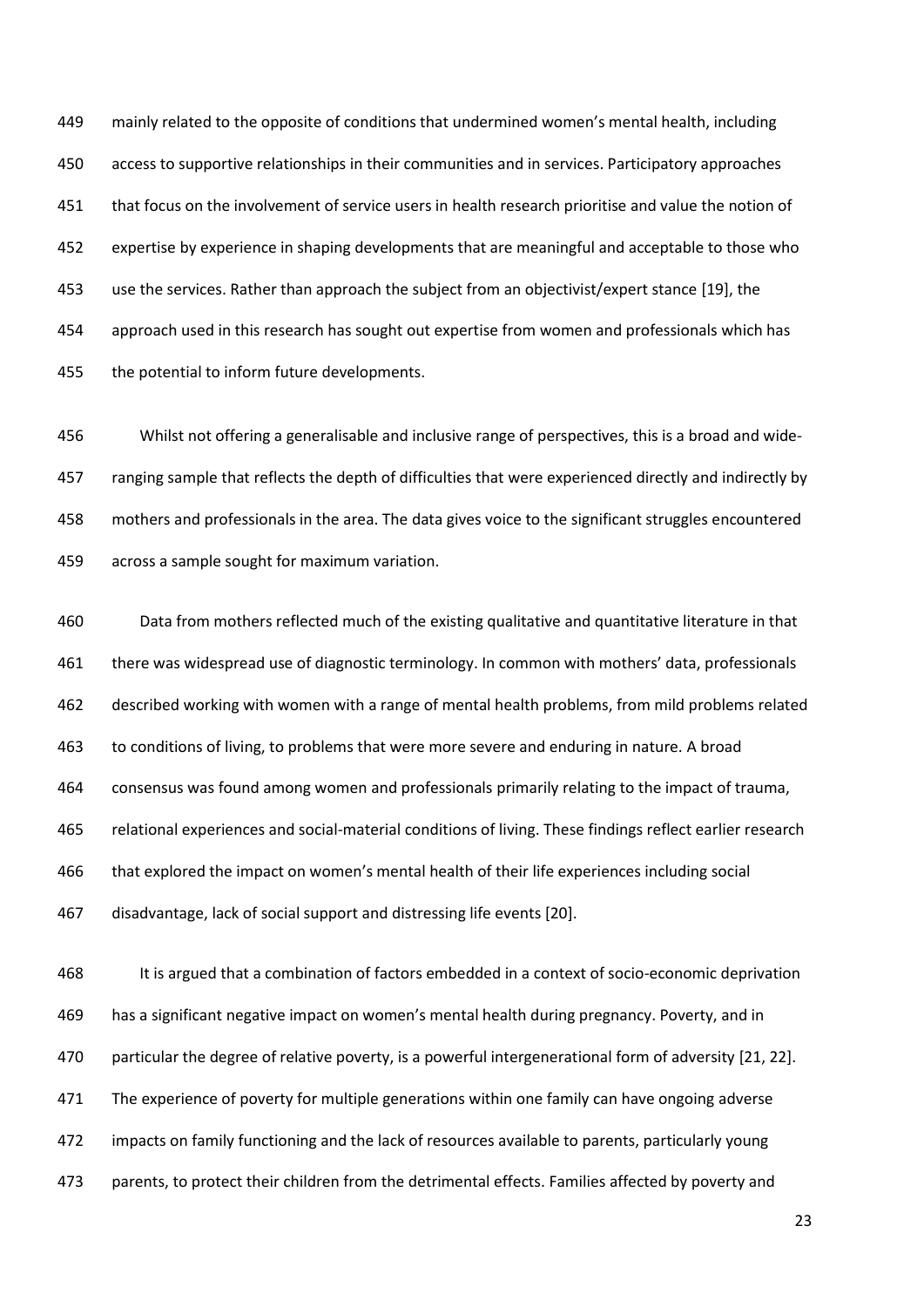other forms of socio-economic deprivation for many generations were described by professional participants within this research.

 Recent epidemiological research has begun to examine the connections between childhood adversity and a range of mental health problems. Rather than exploring connections between single 478 types of adversity and single diagnostic outcomes, research has shown interactions between a number of mental health problems and different experiences of adversity, particularly relating to family functioning, neglect, abuse, parental criminal behaviour and parental substance misuse [23]. A further large scale study examined the impact of childhood maltreatment (physical neglect, emotional neglect, physical abuse, emotional abuse and sexual abuse) on outcomes for latent underlying mental health problems rather than distinct psychiatric diagnoses [24]. This research showed that early experiences of maltreatment had significant effects on mental health, across a range of subsequent problems that were classified as either internalising (mood and anxiety) or externalising (substance misuse and behaviour) problems. These frameworks were used in examining outcomes rather than exploring specific diagnostic categories, and showed that these underlying factors and gendered differences accounted for all variation in the data. This informs the understanding of findings from the current research, which provides in-depth and detailed accounts of women's experiences and professionals' perceptions.

 Recent psychological developments have presented a challenge to psychiatric diagnosis in the form of an integrative psychological formulation of emotional distress [25]. This approach draws on attachment theory and links with recent research into neuroscience and is presented by mental health service users and professionals in collaboration. Rather than employing a theoretical understanding of biology as the driver of mental health problems, such research has begun to examine the neurobiological effects of childhood experience and adverse, traumatic events such as sexual abuse, neglect and witnessing domestic violence [26, 27]. Dillon and her colleagues [25] argue that most mental health problems originate in adverse life events such as trauma or negative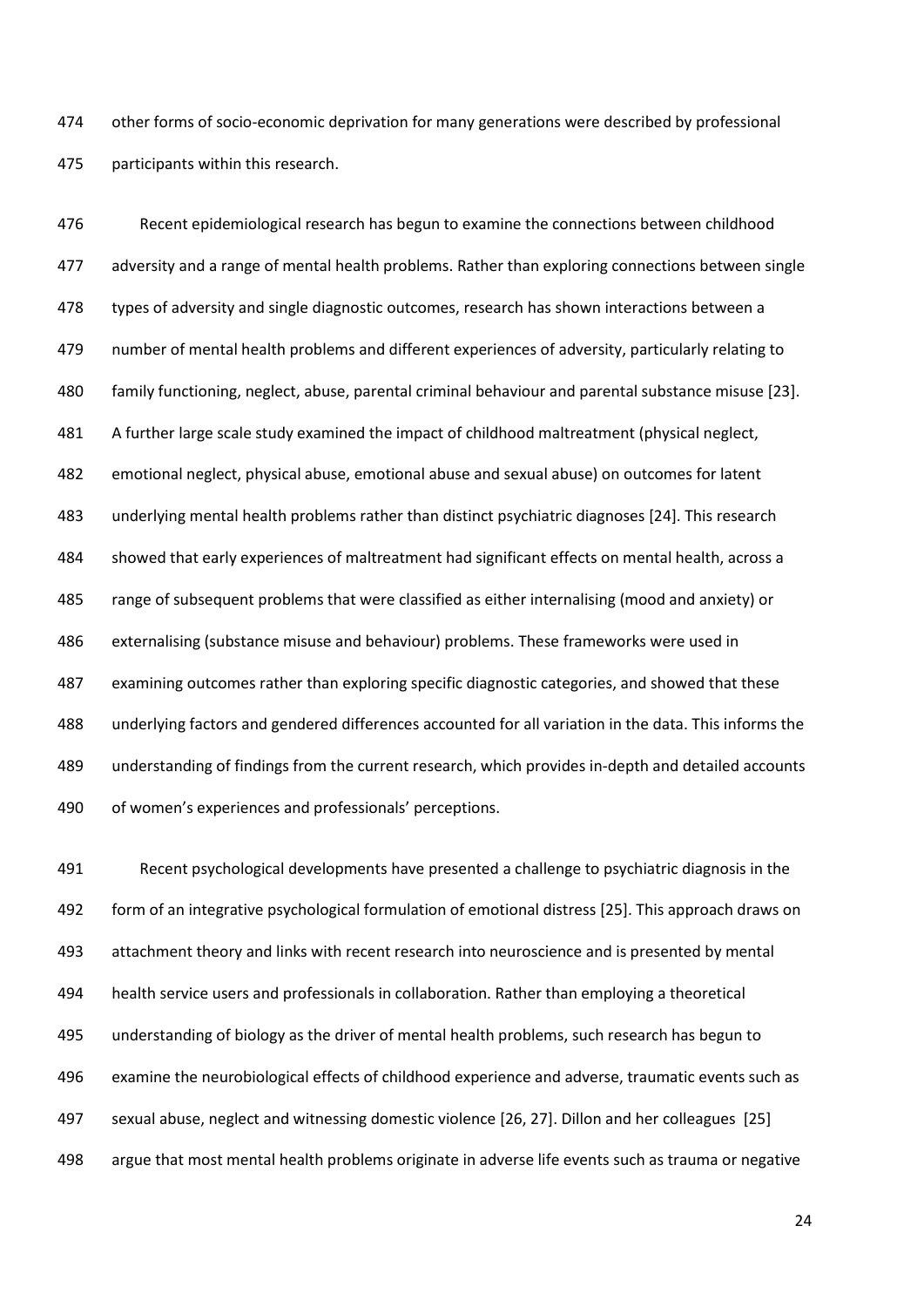early relationships, thereby forming the vulnerability to adulthood stresses. This is therefore not a simplistic stress-vulnerability model that relies on an unexplained bio-medical root of a problem that is triggered by stressful life events, but offers an explanatory basis for these vulnerabilities in childhood experience.

 The findings of the current study illustrate a complex and interconnected web of deprivation and its impacts on the mental health of pregnant women.

 This research is unique in that it brings together different strands of knowledge and examines them through different lenses, which ultimately shed light on the complex subject of women's mental health during pregnancy. The different components of this research have included:

 Service user involvement at all stages of the research process shaped the study and findings. This approach facilitated the development of new knowledge through the advantage of proximity and trust within the researched community.

511 • Multiple perspectives during the analysis, including the research and supervisory teams and peer debriefing throughout

 Multiple data sources, including data from mothers and professionals, in addition to different means of generating data in groups and with individuals, provided the opportunity to juxtapose accounts by service users and professionals talking about the same issues and embedded in the same context.

 This juxtaposition illustrates points of agreement between women and professionals who work with them, producing new knowledge that can inform local developments, and which may be transferrable to other comparable settings.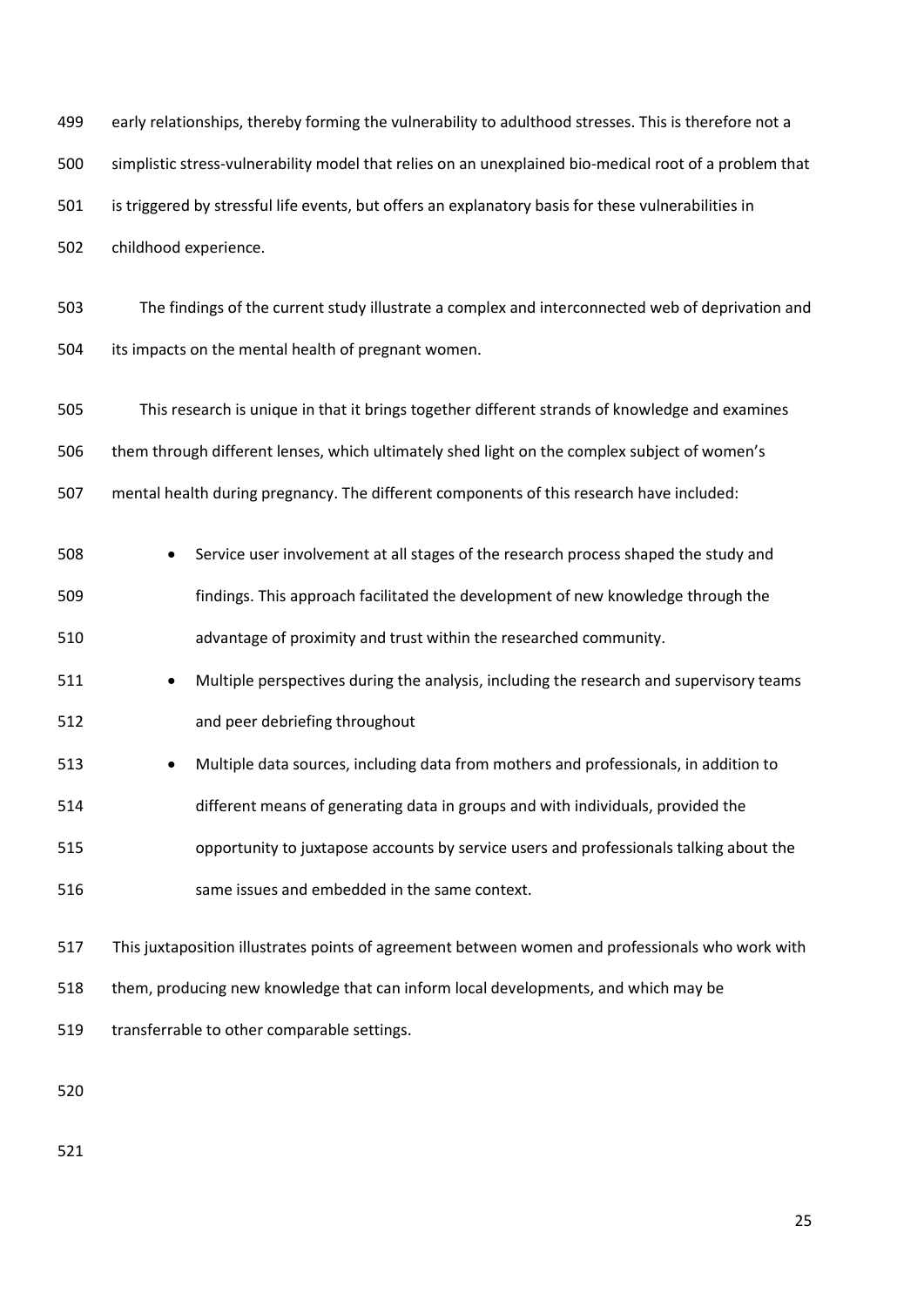Limitations

 This study was intended to form a bridge between academic/professional knowledge and experiential community knowledge. Qualitative methods prioritise participant accounts and language, and using a participatory approach limited the academic and professional dominance over the process of analysis and interpretation of data. Although there was full involvement of the research team in all decisions and processes, the research was not wholly participatory, as research participants only provided data and some contacts for snowball sampling and were not as involved as the team of co-researchers.

 Transcripts were not returned to research participants. This decision included the rationale not to overburden the participants. It was important to give clear consideration about the purpose of any member checking. Researchers may do this without giving their participants clear instructions about what they want them to do with the transcripts and as a result, it may not always be a useful activity. Providing transcripts of group discussions might also have caused a breach of confidentiality. The decision relating to this matter was taken by the research team.

 Because the research was conducted within a context of public health and education, there were necessary compromises for approval from an NHS Research Ethics Committee. These included the imposition of a hierarchical structure within the research team and professionalising of co- researchers through training [15]. Additional restrictions arose from the lead researcher's academic PhD process, including academic timescales and prioritisation of other requirements. There were also compromises arising from the use of a participatory approach. These included a limitation in the potential choices of approach to method and analysis. Due to the realist epistemological perspective of co-researchers and requirement for an approach that did not require extensive theoretical knowledge of methodology, a realist thematic analysis was considered to be the most appropriate. This decision was discussed with co-researchers, but driven by the academic members of the team.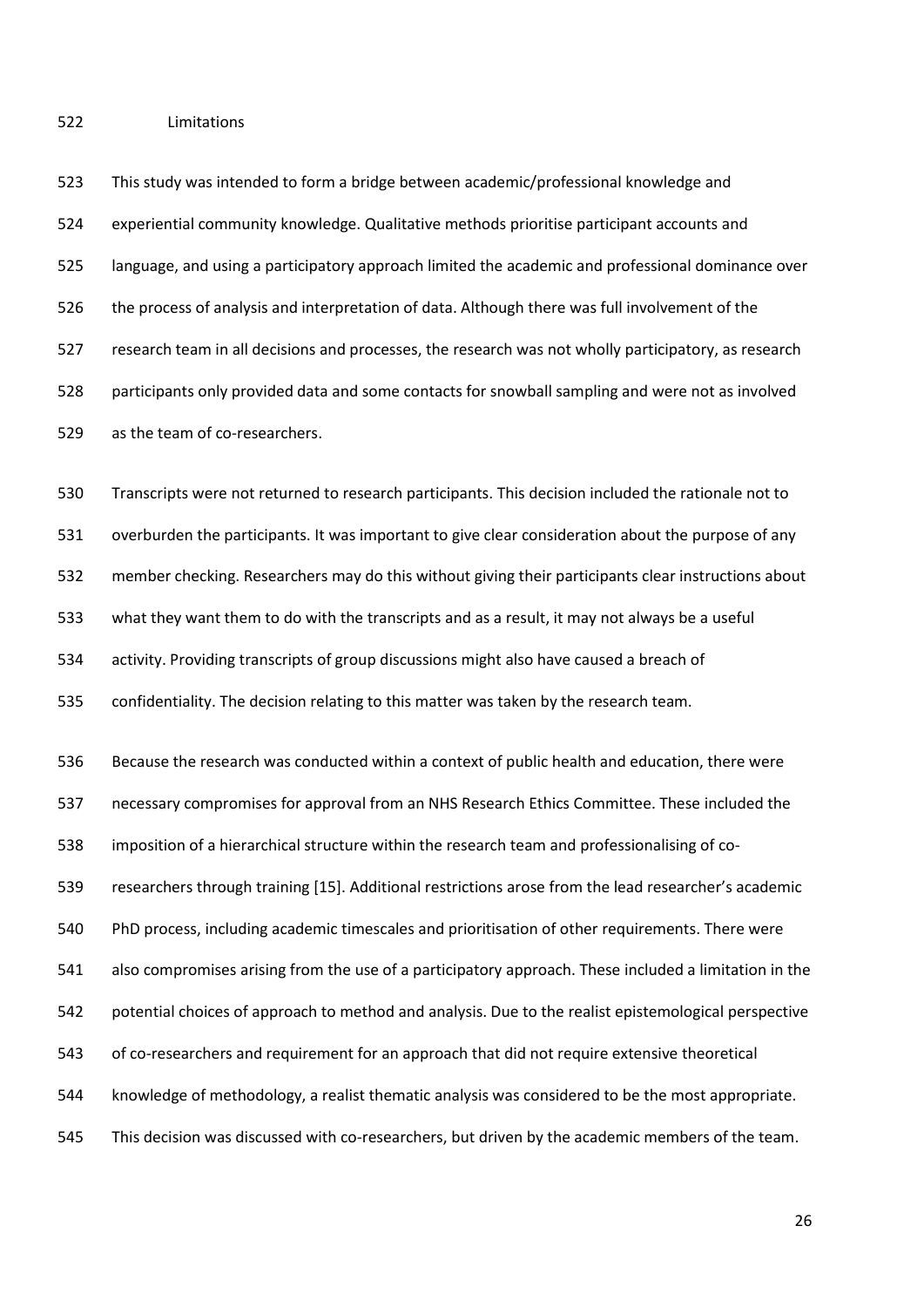- The use of a participatory approach provided rich opportunities for reflexive collaboration within the
- team, generation of data with a comprehensive community sample and a thorough process of data
- analysis using constant comparison and in-depth discussion of findings. Transparency in the
- reporting and triangulation of data and analysis further supports the credibility of these findings.

# **Conclusions**

 Pregnant women and the professionals who work with them give complex, detailed accounts of the conditions that influence maternal mental health. Women's mental health during pregnancy is not predominantly influenced by individual and bio-medical factors, but is influenced by broadly contextual factors, covering the following domains:

- Relational
- Social/Cultural
- 557 Material

 Developing a pathologising and individualised account of women's mental health does not fit with data generated with and by people who have firsthand experience of mental health problems during pregnancy. This research shows that developments are needed within services and the wider communities to support women's mental health during pregnancy including remediation of social and material deprivation, provision of opportunities for development of services and social support for pregnant women, and in the longer term, protection from neglect and harm for the children who will grow up to become future generations of parents.

**Acknowledgements**

566 Thanks are due to the University of The Studentship funding for this research. There was no other financial assistance with this project. Thanks also to the three co-researchers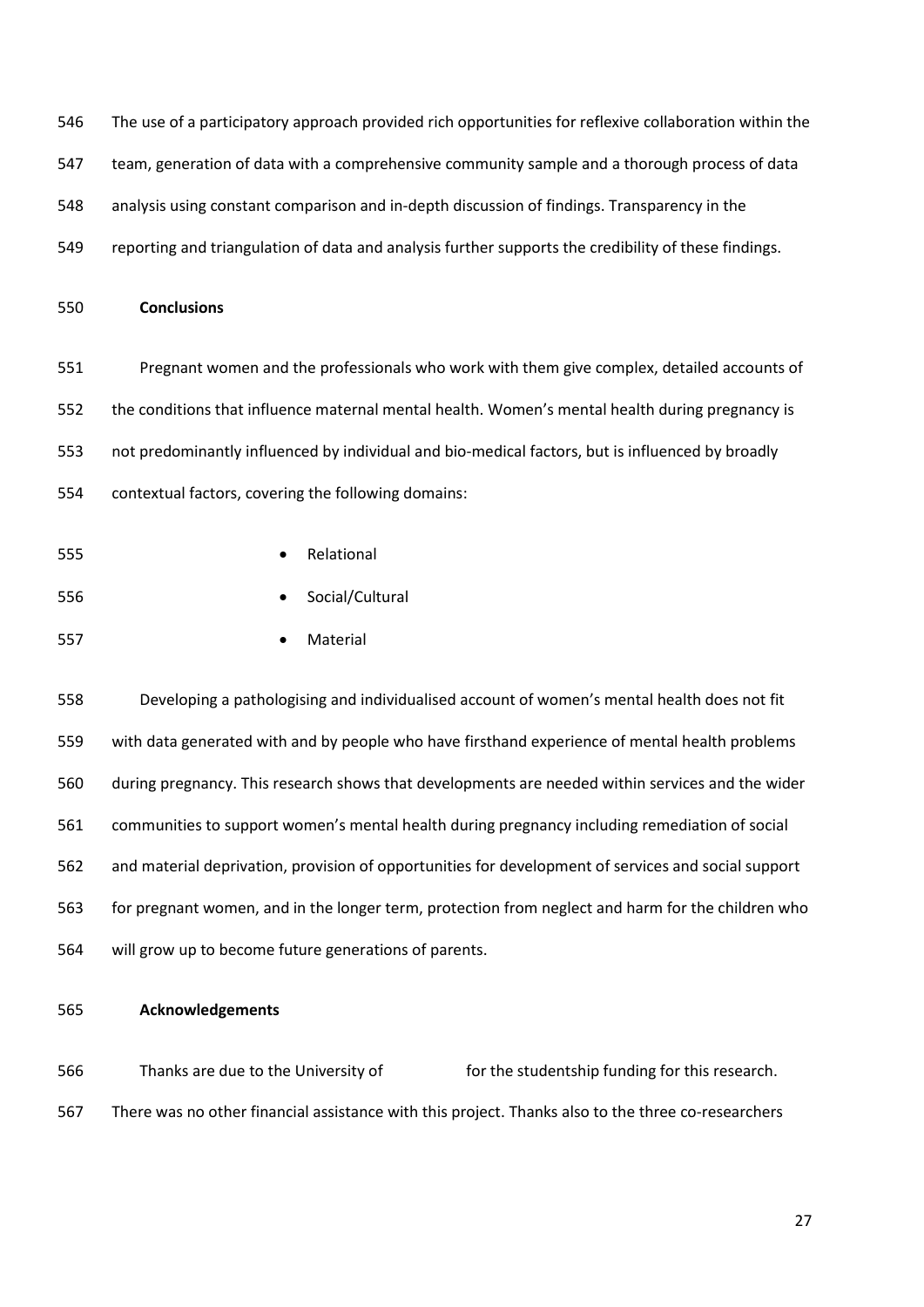568 and all participants for their contributions and to Professor **Fray for his involvement as** 

supervisor in the early stages of the study.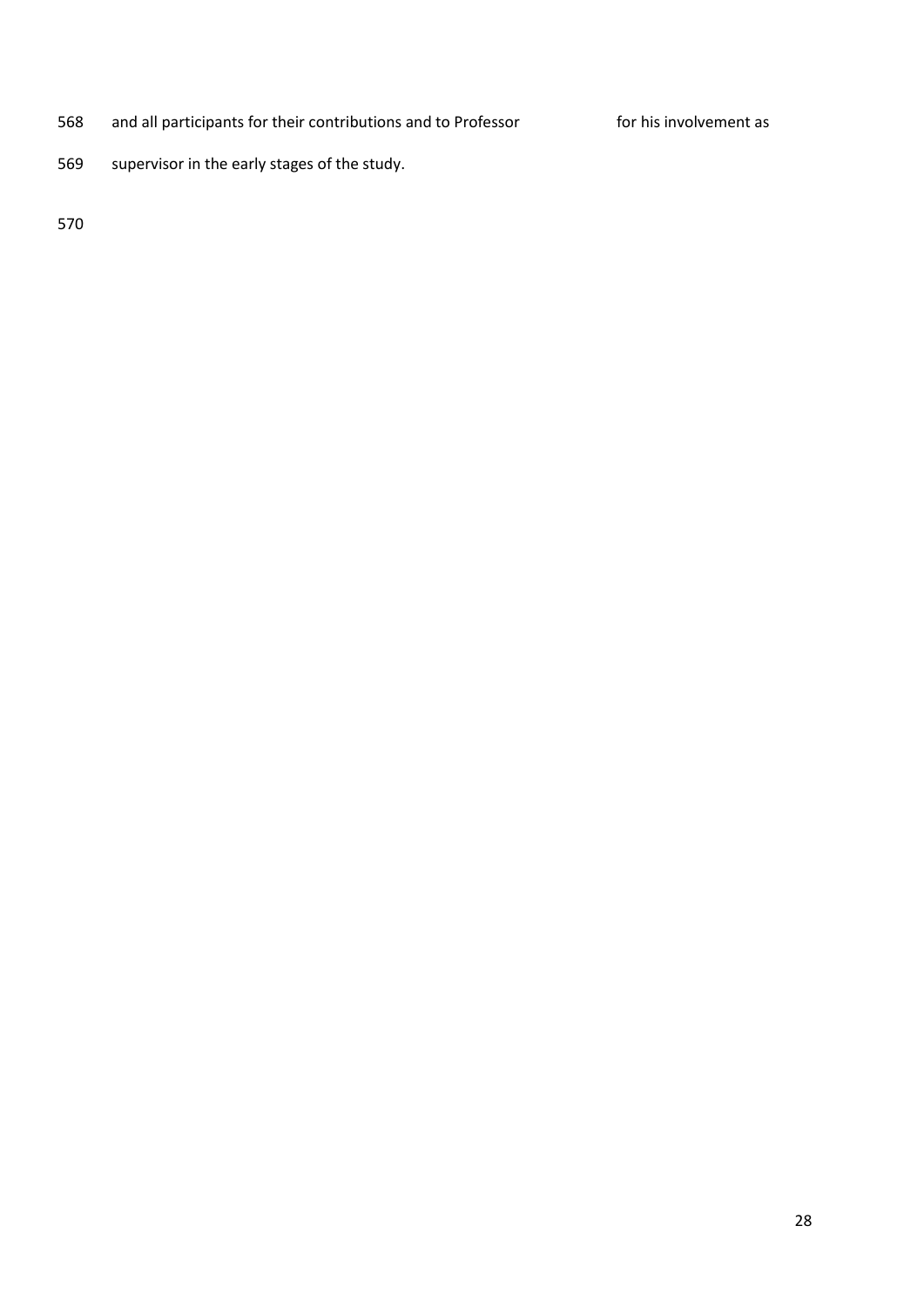# References

- 1. Department of Health, *Our Health, Our Care, Our Say: A New Direction for Community Services*. 2006, Department of Health: London.
- 2. National Institute for Health and Clinical Excellence, *Antenatal and Post-natal Mental Health, The NICE Guideline on Clinical Management and Service Guidance*. NICE Clinical Guidelines, ed. National Collaborating Centre for Mental Health. 2007, Leicester: British Psychological Society and Royal College of Psychiatrists.
- 3. Alder, J., et al., *Depression and anxiety during pregnancy: a risk factor for obstetric, fetal and neonatal outcome? A critical review of the literature.* The journal of maternal-fetal & neonatal medicine : the official journal of the European Association of Perinatal Medicine, the Federation of Asia and Oceania Perinatal Societies, the International Society of Perinatal Obstetricians, 2007. **20**(3): p. 189-209.
- 4. Ashdown-Lambert, J., *A review of low birth weight: predictors, precursors and morbidity outcomes.* The Journal of the Royal Society for the Promotion of Health, 2005. **125**(2): p. 76- 83.
- 5. Jablensky, A.V., et al., *Pregnancy, delivery, and neonatal complications in a population cohort of women with schizophrenia and major affective disorders.* American Journal of Psychiatry, 2005. **162**(1): p. 79-91.
- 6. Talge, N.M., et al., *Antenatal maternal stress and long-term effects on child neurodevelopment: how and why?* Journal of Child Psychology and Psychiatry, 2007. **48**(3/4): p. 245–261.
- 7. Pawlby, S., et al., *Antenatal depression predicts depression in adolescent offspring: Prospective longitudinal community-based study.* Journal of affective disorders, 2009. **113**(3): p. 236-243.
- 8. Robertson, E., et al., *Antenatal risk factors for postpartum depression: a synthesis of recent literature.* General Hospital Psychiatry, 2004. **26**(4): p. 289-295.
- 9. CMACE, et al., *Saving Mothers' Lives: reviewing maternal deaths to make motherhood safer: 2006–08. The Eighth Report on Confidential Enquiries into Maternal Deaths in the United Kingdom.* British Journal of Obstetrics and Gynaecology, 2011. **118** (Suppl. 1): p. 1-203.
- 10. Lutz, K.F., *Abuse experiences, perceptions, and associated decisions during the childbearing cycle.* Western Journal of Nursing Research, 2005. **27**(7): p. 802-30.
- 11. Sanders, L.B., *Women's voices: The lived experience of pregnancy and motherhood after diagnosis with HIV.* Journal of the Association of Nurses in AIDS Care, 2008. **19**(1): p. 47-57.
- 12. Schwerdtfeger, K. and K. Wampler, *Sexual Trauma and Pregnancy: A Qualitative Exploration of Women's Dual Life Experience.* Contemporary Family Therapy, 2009. **31**(2): p. 100-122.
- 13. Coles, J. and K. Jones, *"Universal Precautions": perinatal touch and examination after childhood sexual abuse.* Birth, 2009. **36**(3): p. 230-6.
- 14. Mauthner, N.S. and A. Doucet, *Reflexive accounts and accounts of reflexivity in qualitative data analysis.* Sociology, 2003. **37**(3): p. 413-431.
- 15. Anonymous, *Details omitted for double-blind reviewing.* 2013.
- 16. Coyne, I.T., *Sampling in qualitative research. Purposeful and theoretical sampling; merging or clear boundaries?* Journal of Advanced Nursing, 1997. **26**(3): p. 623-630.
- 17. Mason, J., *Qualitative researching*. 2002: London: Sage.
- 18. Braun, V. and V. Clarke, *Using thematic analysis in psychology.* Qualitative Research in Psychology, 2006. **3**(2): p. 77-101.
- 19. Rose, D., *Survivor Produced Knowledge*, in *This is Survivor Research*, P.B. A Sweeney, A Faulkner, M Nettle & D Rose, Editor. 2009, PCCS Books: Ross-on-Wye.
- 20. Reid, H., M. Power, and K. Cheshire, *Factors influencing antenatal depression, anxiety and stress.* British Journal of Midwifery, 2009. **17**(8): p. 501-508.